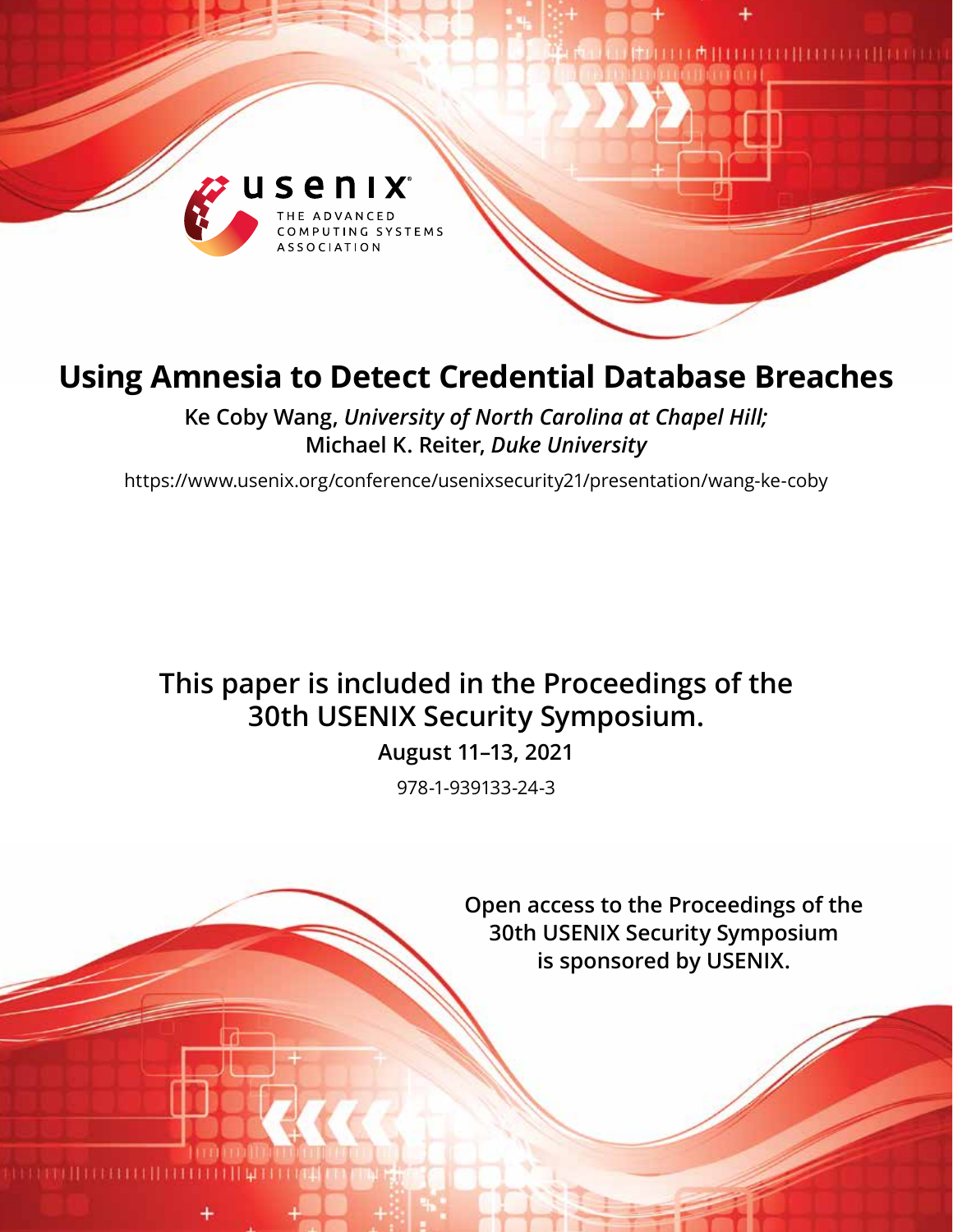# Using Amnesia to Detect Credential Database Breaches

Ke Coby Wang *University of North Carolina at Chapel Hill* kwang@cs.unc.edu

Michael K. Reiter *Duke University* michael.reiter@duke.edu

## Abstract

Known approaches for using decoy passwords (honeywords) to detect credential database breaches suffer from the need for a trusted component to recognize decoys when entered in login attempts, and from an attacker's ability to test stolen passwords at *other* sites to identify user-chosen passwords based on their reuse at those sites. Amnesia is a framework that resolves these difficulties. Amnesia requires no secret state to detect the entry of honeywords and additionally allows a site to monitor for the entry of its decoy passwords elsewhere. We quantify the benefits of Amnesia using probabilistic model checking and the practicality of this framework through measurements of a working implementation.

#### 1 Introduction

Credential database breaches have become a widespread security problem. Verizon confirmed 3950 database breaches globally between Nov. 2018 and Oct. 2019 inclusive; of those 1665 breaches for which they identified victims, 60% leaked credentials  $[43]$ <sup>[1](#page-1-0)</sup>. Credential database breaches are the largest source of compromised passwords used in credential stuffing campaigns [\[42\]](#page-17-1), which themselves are the cause of the vast majority of account takeovers [\[41\]](#page-17-2). Unfortunately, there is usually a significant delay between the breach of a credential database and the discovery of that breach; estimates of the average delay range from  $7 \left[ 23 \right]$  to 15  $\left[ 41 \right]$  months. The resulting window of vulnerability gives attackers the opportunity to crack the passwords offline (if the stolen credential database stores only password hashes), to determine their value by probing accounts using them [\[41\]](#page-17-2), and then to either use them directly to extract value or sell them through illicit forums for trafficking stolen credentials [\[41,](#page-17-2) [42\]](#page-17-1).

Decoy passwords have been proposed in various forms to interfere with the attacker's use of a stolen credential database. In these proposals (see Sec. [2\)](#page-2-0), a site (the target) stores decoy

passwords alongside real passwords in its credential database, so that if the attacker breaches the database, the correct passwords are hidden among the decoys. The attacker's entry of a decoy password can alert the target to its breach; the term *honeywords* has been coined for decoys used in this way [\[25\]](#page-16-1).

While potentially effective, honeywords suffer from two related shortcomings that, we believe, have limited their use in practice. First, previous proposals that leverage honeywords require a trusted component to detect the entry of a honeyword, i.e., a component that retains secret state even *after* the target has been breached. Such a trusted component is a strong assumption, however, and begs the question of whether one could have been relied upon to prevent the breach of the target's database in the first place. Second, the effectiveness of honeywords depends on the indistinguishability of the userchosen password from the decoys when they are exposed to an attacker. However, because so many users reuse their chosen passwords across multiple accounts [\[11,](#page-16-2) [36,](#page-17-3) [44\]](#page-17-4), an attacker can simply test (or *stuff*) all passwords for an account leaked from the target at accounts for the same user at other sites. Any password that works at another site is almost certainly the user-chosen password at the target.

In this paper, we resolve both of these difficulties and realize their solutions in a framework called Amnesia. First, we show that honeywords can be used to detect a target's database breach with no persistent secret state at the target, a surprising result in light of previous work. Specifically, we consider a threat model in which the target is breached passively but completely and potentially repeatedly. Without needing to keep secrets from the attacker, Amnesia nevertheless enables the target to detect its own breach probabilistically, with benefits that we quantify through probabilistic model checking. Our results show, for example, that Amnesia substantially reduces the time an attacker can use breached credentials to access accounts without alerting the target to its breach.

To address credential stuffing elsewhere to distinguish the user-chosen password from the honeywords, Amnesia enables the target to monitor for the entry of passwords stolen from it

<span id="page-1-0"></span><sup>&</sup>lt;sup>1</sup>This number excludes 14 breaches of victims in Latin America and the Caribbean for which the rate of credential leakage was not reported.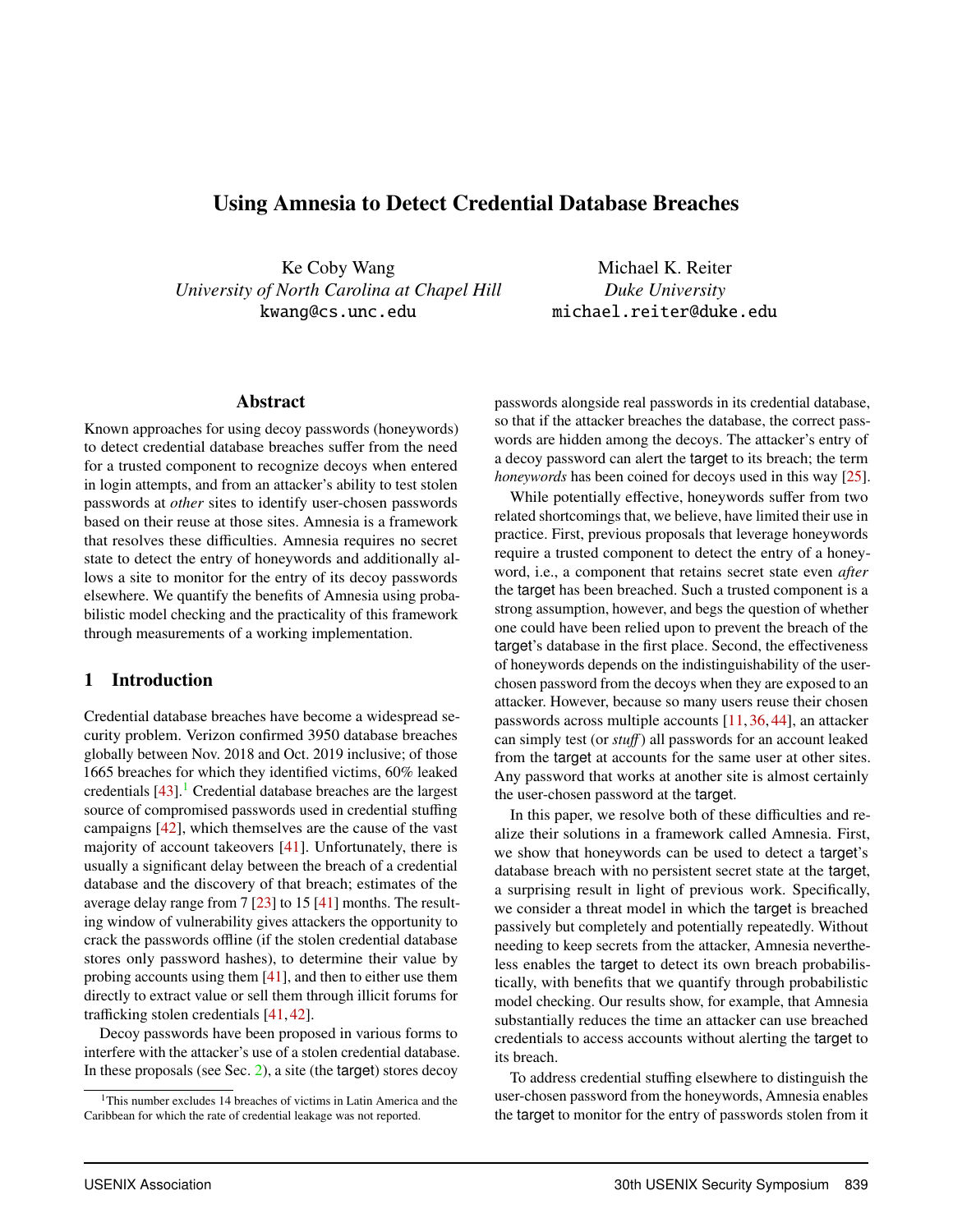at other sites, called monitors. Via this framework, incorrect passwords entered for the same user at monitors are treated (for the purposes of breach detection) as if they had been entered locally at the target. One innovation to accomplish this is a cryptographic protocol by which a monitor transfers the password attempted in an unsuccessful login there to the target, but only if the attempted password is one of the passwords (honey or user-chosen) for the same account at the target; otherwise, the target learns nothing. We refer to this protocol as a *private containment retrieval* (PCR) protocol, for which we detail a design and show it secure. Leveraging this PCR protocol, we show that Amnesia requires no trust in the monitors for the target to accept a breach notification. In other words, even if a monitor is malicious, it cannot convince an unbreached target that it has been breached.

We finally describe the performance of our Amnesia implementation. Our performance results suggest that the computation, communication and storage costs of distributed monitoring are minimal. For example, generating a monitoring response takes constant time and produces a constant-size result, as a function of the number of honeywords, and is practical (e.g., no more than 10ms and about 1KB, respectively).

To summarize, our contributions are as follows:

- We develop the first algorithm leveraging honeywords by which a target site can detect the breach of its password database, while relying on *no* secret persistent state. We evaluate this design using probabilistic model checking to quantify the security it provides.
- We extend this algorithm with a protocol to monitor accounts at monitors to detect the use of the target's honeywords there. Our algorithm is the first such proposal to ensure no false detections of a database breach, despite even malicious behavior by monitors.
- A core component of this algorithm is a new cryptographic protocol we term a *private containment retrieval* protocol, which we detail and prove correct.
- We describe the performance of our algorithm using an implementation and show that it is practical.

# <span id="page-2-0"></span>2 Related Work

Within research on decoy passwords, we are aware of only two proposals by which a target can detect its *own* breach using them. Juels and Rivest [\[25\]](#page-16-1) coined the term *honeywords* for decoy passwords submitted in login attempts to signal to a site that it was breached by an attacker. In their proposal and works building on it (e.g.,  $[14]$ ), the target is augmented with a trusted *honeychecker* that stores which of the passwords listed with the account is the user-chosen one; login attempts with others alert the site to its breach. Almeshekah et al. [\[2\]](#page-15-0) use a machine-dependent function (e.g., hardware security module) in the password hash at the target site to prevent offline cracking of its credential database if breached. Of more relevance here, an attacker who is unaware of this defense and so

attempts to crack its database offline will produce plausible decoy passwords (*ersatzpasswords*) that, when submitted, alert the target site to its breach. The primary distinction between these proposals and ours is that ours permits a target to detect its own breach *without any secret persistent state*. In contrast, these proposals require a trusted component—the honeychecker or the machine-dependent function—whose state is assumed to remain secret even after the attacker breaches the site. In addition, we reiterate that ersatzpasswords are effective in alerting the target to its breach only if the attacker is unaware of the use of this scheme, as otherwise the attacker will know that passwords generated through offline cracking without access to the machine-dependent function are ersatzpasswords.

Other uses of decoy passwords leverage defenses at *other, unbreached* sites—either their online guessing defenses generically [\[5,](#page-16-4)[28\]](#page-17-5) or their cooperation to check for decoy passwords specifically [\[5,](#page-16-4)[48\]](#page-17-6)—to defend accounts whose credentials have been stolen, whether by phishing [\[48\]](#page-17-6), user device compromise [\[5\]](#page-16-4), or the target site's database breach [\[28\]](#page-17-5). While we extend our design in Sec. [5](#page-6-0) to monitor for a target's honeywords being submitted in login attempts at monitors, to our knowledge our design is the first to eliminate the need for the target to trust another site in order to accept that a detected breach actually occurred. Specifically, in our design a monitor, even if malicious, cannot convince an unbreached site that it has been breached.

Various other works have leveraged decoy *accounts* to detect credential database breaches, i.e., accounts with no owner that, if ever accessed, reveal the breach of the account's site or a site where a replica of the account was created (e.g., [\[14,](#page-16-3)[21\]](#page-16-5)). In Tripwire [\[13\]](#page-16-6), each decoy account is registered with a distinct email address and password, for which the password at the email provider is the same. Any login to the email account (provided that the email provider is itself not compromised) suggests the breach of the website where that email address was used to register an account. Like the previously discussed proposals, this design places trust in the detecting party (the email provider or, in this case, the researchers working with it) to be truthful when reporting the breach of a target. Indeed, DeBlasio et al. report that sites' unwillingness to trust the evidence they provided of the sites' breaches was an obsta-cle to getting them to act.<sup>[2](#page-2-1)</sup> Moreover, the utility of artificial accounts hinges critically on their indistinguishability from real ones, and if methods using them became effective in hindering attacker activity, ensuring the indistinguishability of these accounts would presumably become its own arms race. Our design is agnostic to whether it is deployed on real or decoy accounts, sidestepping the need for convincing decoy accounts but also demanding attention to the risks to real

<span id="page-2-1"></span><sup>2</sup>The paper concludes, "A major open question, however, is how much (probative, but not particularly illustrative) evidence produced by an external monitoring system like Tripwire is needed to convince operators to act, such as notifying their users and forcing a password reset" [\[13,](#page-16-6) Section 8].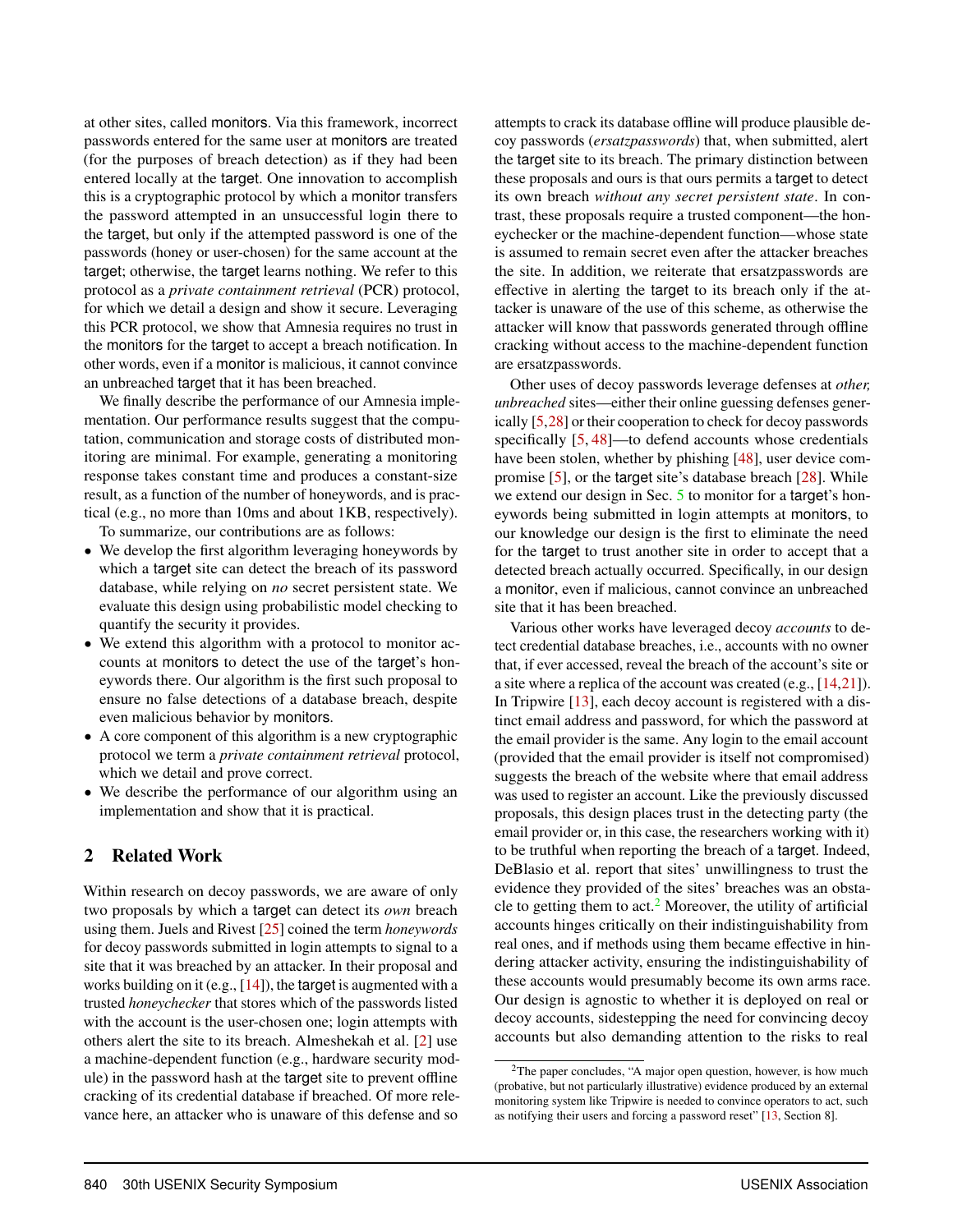accounts that it might introduce.

To be fair, generation of honeywords that are sufficiently indistinguishable from real ones is itself a topic of active investigation (e.g.,  $[1, 14, 45]$  $[1, 14, 45]$  $[1, 14, 45]$  $[1, 14, 45]$  $[1, 14, 45]$ ). Here we will simply assume that a site can generate honeywords in isolation to satisfy certain properties, detailed in Sec. [3.](#page-3-0) The development of methods to achieve these properties is a separate concern.

An alternative to decoy passwords or accounts for defending against a breach of a site's credential database is for the site to instead leverage a breach-hardening service. Even after having breached the target's credential database, the attacker must succeed in an *online* dictionary attack with the breach-hardening service per stolen credential he wishes to use, provided that the breach-hardening service is itself not simultaneously breached (e.g., [\[15,](#page-16-7)[30–](#page-17-8)[32,](#page-17-9)[40\]](#page-17-10)). While differing in their details, these schemes integrate the breach-hardening service tightly into the target's operation, in the sense that, e.g., the benign failure of a breach-hardening service would interfere with login attempts at the target. In contrast, while the benign failure of our monitors would render them useless for helping to detect the target's breach, the operation of the target would be otherwise unaffected.

#### <span id="page-3-0"></span>3 Honeywords

We assume the existence of a randomized honeyword generator HoneyGen that, given an account identifier *a*, user-chosen password  $\pi_a$ , and integer *k*, produces a set  $\Pi_a$  containing  $\pi_a$ and *k* other strings and having the following properties. We use "←" to denote assignment of the result of evaluating the expression on its right to the variable on its left, and " $\overset{\$}{\leftarrow}$ " to denote sampling an element uniformly at random from the set on its right and assigning the result to the variable on its left.

First, the essential purpose of honeywords is to make it difficult for an adversary who breaches a credential database to determine which of the passwords listed for an account *a* is the user-chosen one. In other words, for any attacker algorithm *A* that is given the account identifier *a* and its set of passwords  $\Pi_a$ , we assume

$$
\mathbb{P}\left(\pi = \pi_a \middle| \begin{array}{c} \Pi_a \leftarrow \text{HoneyGen}(a, \pi_a, k) \\ \pi \leftarrow A(a, \Pi_a) \end{array} \right) \approx \frac{1}{k+1} \qquad (1)
$$

Second, because honeywords are intended to alert the target to a breach of its credential database, avoiding false alarms requires that an adversary be unable to generate a honeyword for an account without having actually breached the target. In particular, this property would ideally be achieved even if the user-chosen password  $\pi_a$  is known, e.g., because the user was phished or because she reused  $\pi_a$  as her password at another site that was compromised. While these place the user's account at the target at risk, neither equates to the target's wholesale breach and so should not suffice to

induce a breach detection at the target. That is, for any attacker algorithm *B* that knows only the account identifier *a* and user-chosen password  $\pi_a$ , we assume:

<span id="page-3-1"></span>
$$
\mathbb{P}\Big(\pi \in \Pi_a \setminus \{\pi_a\} \Big| \begin{array}{c} \Pi_a \leftarrow \text{HomeyGen}(a, \pi_a, k) \\ \pi \leftarrow B(a, \pi_a) \end{array} \Big) \approx 0 \tag{2}
$$

This assumption implies that any two invocations of HoneyGen( $a, \pi_a, k$ ) produce sets  $\Pi_a$ ,  $\Pi'_a$  that intersect *only*<br>in  $\pi$ , with near certainty. Otherwise, an adversary  $B(a, \pi)$ in  $\pi_a$  with near certainty. Otherwise, an adversary  $B(a, \pi_a)$ that invokes  $\Pi_a' \leftarrow \text{HomeyGen}(a, \pi_a, k)$  and returns a random  $\pi \in \Pi' \setminus {\{\pi_{\text{new}}\}}$  would violate (2) In other words (2) implies  $\pi \in \Pi'_a \setminus {\pi_a}$  would violate [\(2\)](#page-3-1). In other words, (2) implies<br>that the honeywords generated at two different sites for the that the honeywords generated at two different sites for the same user's accounts are distinct, even if the user reuses the same password for both accounts.

#### <span id="page-3-3"></span>4 Detecting Honeyword Entry Locally

The first contribution of this paper is in demonstrating how the target site can detect its own breach while relying on no secret persistent state. We detail the threat model for this section in Sec. [4.1](#page-3-2) and provide the detection algorithm in Sec. [4.2.](#page-4-0) We demonstrate the efficacy of this algorithm in Sec. [4.3.](#page-5-0)

#### <span id="page-3-2"></span>4.1 Threat Model

Our goal is to enable a site, called the target, to detect that its credential database has been stolen. We assume that the target uses standard password-based authentication, i.e., in which the password is submitted to the target under the protection of a cryptographic protocol such as TLS.

We allow for an attacker to breach the target *passively only*, in which case it captures all persistent storage at the site associated with validating or managing account logins. Throughout this paper, this persistent storage is denoted DB, and information associated specifically with account *a* is denoted  $DB<sub>a</sub>$ . In particular, the information captured includes the passwords listed for each of the site's user accounts ( $DB<sub>a</sub>$ .auths); if stored as salted hashes, the attacker can crack the passwords offline. The attacker also captures any long-term cryptographic keys of the site. As will become relevant below, we allow the attacker to capture the site's persistent storage multiple times, periodically.

We stress that the information captured by the attacker includes only information *stored persistently* at the site. Recall that the principle behind honeywords is to leverage their use in login attempts to alert the target that its credential database has been stolen. As such, we must assume that transient information that arrives in a login attempt but is not stored persistently at the site is unavailable to the attacker. Otherwise, the attacker would simply capture the correct password for an account once the legitimate owner of that account logs in. Since the site's breach leaks any long-term secrets, this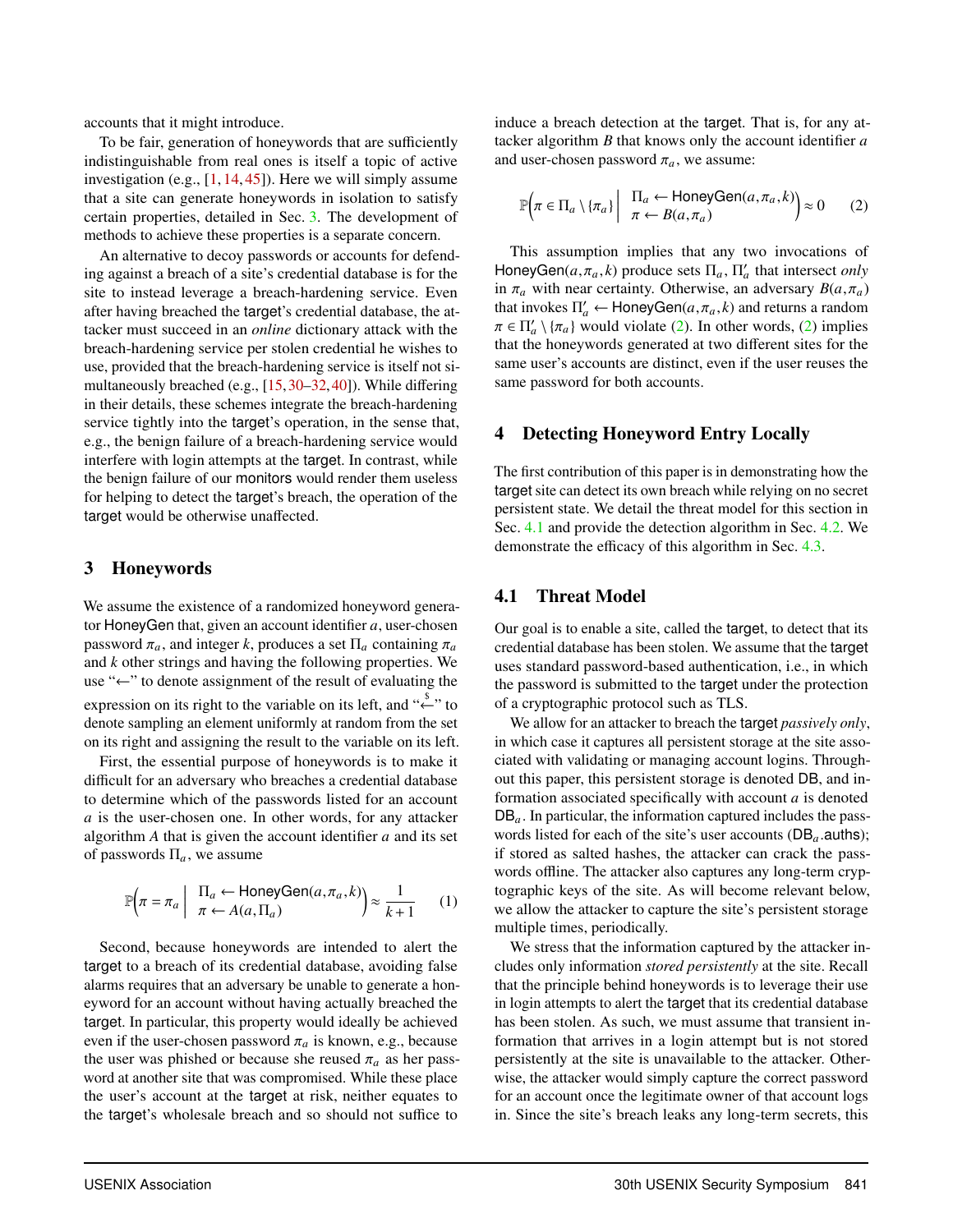assumption implies that the cryptographic protocol protecting user logins provides perfect forward secrecy  $[20]$ <sup>[3](#page-4-1)</sup> or that the attacker simply cannot observe login traffic. Similarly, we assume that despite breaching the target site, the attacker cannot predict future randomness generated at the site.

We also highlight that, like in Juels and Rivest's honeyword design [\[25\]](#page-16-1), we do not consider the active compromise of the target. In particular, the integrity of the target's persistent storage is maintained despite the attacker's breach, and the site always executes its prescribed algorithms. Without this assumption, having the target detect its own breach is not possible. We do, however, permit the attacker to submit login attempts to the target via its provided login interface.

Finally, while the adversary might steal passwords chosen by some legitimate users of the target (e.g., by phishing, keylogging, or social engineering) and be a user of the site himself, Amnesia leverages the activity of other account owners, each of whose chosen password is indistinguishable to the attacker in the set of passwords listed for her account. As such, when we refer to account owners below, we generally mean ones who have not been phished or otherwise compromised.

# <span id="page-4-0"></span>4.2 Algorithm

In this section we detail our algorithm for a target to leverage honeywords for each of its accounts to detect its own breach. Somewhat counterintuitively, in our design the honeywords the target site creates for each account are indistinguishable from the correct password, even to itself (and so to an attacker who breaches it)—hence the name *Amnesia*. However, the passwords for an account (i.e., both user-chosen and honey) are *marked* probabilistically with binary values. Marking ensures that the password last used to access the account is always marked (i.e., its associated binary value is 1). Specifically, upon each successful login to an account, the set of passwords is remarked with probability *p*remark, in which case the entered password is marked (with probability <sup>1</sup>.0) and each of the other passwords is marked independently with probability  $p_{\text{mark}}$ . As such, if an attacker accesses the account using a honeyword, then the user-chosen password becomes unmarked with probability  $p_{\text{remark}}(1 - p_{\text{mark}})$ . In that case, the breach will be detected when the user next accesses the account, since the password she supplies is unmarked.

More specifically, the algorithm for the target to detect its own breach works as follows. The algorithm is parameterized by probabilities  $p_{\text{mark}}$  and  $p_{\text{remark}}$ , and an integer  $k > 0$ . It leverages a procedure mark shown in Fig. [1,](#page-4-2) which marks the given element *<sup>e</sup>* with probability <sup>1</sup>.0, marks other elements of DB<sub>a</sub> auths for the given account *a* with probability  $p_{\text{mark}}$ , and stores these markings in the credential database for account *a* as the function DB*<sup>a</sup>* .marks.

<span id="page-4-2"></span>

| mark $(a,e)$ :                                                | /* Assumption: $e \in DB_a$ auths */                                       |
|---------------------------------------------------------------|----------------------------------------------------------------------------|
| • $X \leftarrow DB_a$ auths                                   |                                                                            |
| • Choose <i>marked</i> : $X \rightarrow \{0, 1\}$ subject to: |                                                                            |
| $-$ marked(e) = 1                                             |                                                                            |
|                                                               | $- \forall e' \in X \setminus \{e\} : marked(e') \sim Bernoulli(p_{mark})$ |
| • $DB_a$ .marks $\leftarrow$ marked                           |                                                                            |

Figure 1: Procedure mark, used in Secs. [4](#page-3-3)[–5](#page-6-0)

Password registration: When the user sets (or resets) the password for her account *a*, she provides a userchosen password  $\pi$ . The password registration system generates  $DB_a$  auths  $\leftarrow$  HoneyGen $(a, \pi, k)$  and then invokes mark $(a,\pi)$ .

Login: When a login is attempted to account *a* with password  $\pi$ , the outcome is determined as follows:

- If  $\pi \notin DB_a$  auths, then the login attempt is unsuccessful.
- If  $\pi \in DB_a$  auths and  $DB_a$  marks( $\pi$ ) = 0, then the login attempt is unsuccessful *and a credential database breach is detected*.
- Otherwise (i.e.,  $\pi \in DB_a$  auths and  $DB_a$  marks( $\pi$ ) = 1) the login attempt is successful. $4$  In this case, mark $(a, \pi)$  is executed with probability  $p_{\text{remark}}$ .

This algorithm requires that a number of considerations be balanced if an attacker can breach the site repeatedly to capture its credential database many times. Consider that:

- Repeatedly observing the passwords left marked by user logins permits the attacker to narrow in on the user-chosen password as the one that is always marked. This suggests that legitimate logins should remark the passwords as rarely as possible (i.e., *p*remark should be small) or that, when remarking occurs, doing so results in passwords already marked staying that way (i.e.,  $p_{\text{mark}}$  should be large).
- If the attacker accesses an account between two logins by the user, a remarking *must* occur between the legitimate logins if there is to be any hope of the second legitimate login triggering a detection (i.e., *p*remark should be large).
- If the attacker is permitted to trigger remarkings many times between consecutive legitimate logins, however, then it can do so repeatedly until markings are restored on most of the passwords that were marked when it first accessed the account. The attacker could thereby reduce the likelihood that the next legitimate login detects the breach. This suggests that it must be difficult for the attacker to trigger many remarkings on an account (i.e., *p*remark should be small) or that when remarkings occur, significantly many passwords

<span id="page-4-1"></span><sup>&</sup>lt;sup>3</sup>Cohn-Gordon et al. [\[9\]](#page-16-9) observe that for a passive attacker, perfect forward secrecy implies protection not only against the future compromise of the long-term key but also its past compromise.

<span id="page-4-3"></span><sup>4</sup>Or more precisely, the stage of the login pipeline dealing with the password is deemed successful. Additional steps, such as a second-factor authentication challenge, could still be required for the login to succeed.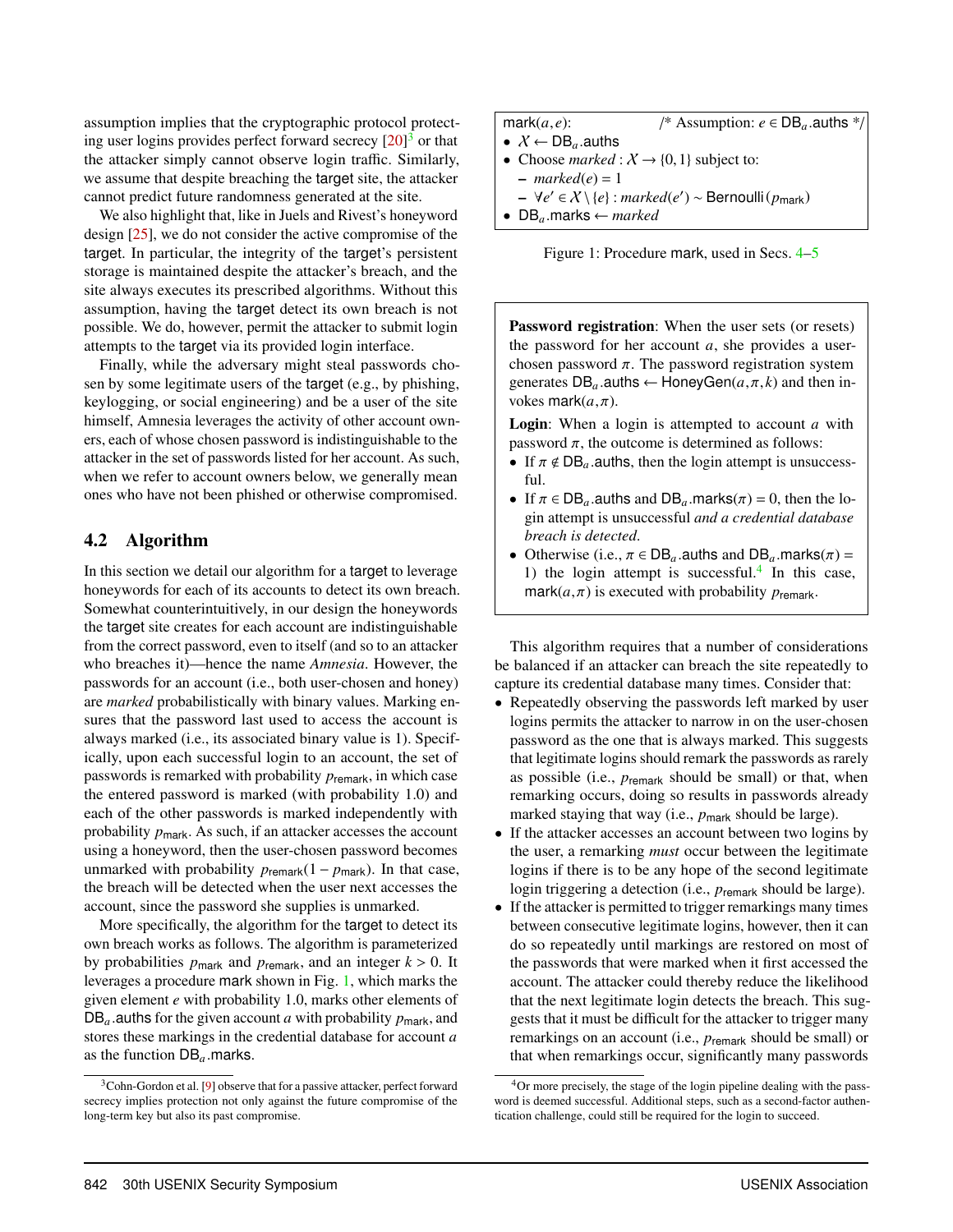are left unmarked (i.e.,  $p_{\text{mark}}$  should be small).

All of this is complicated by the fact that the target site cannot distinguish between legitimate and attacker logins, of course. While an anomaly detection system (ADS) using features of each login attempt *other* than the password entered (e.g., [\[18\]](#page-16-10)) could provide a noisy indication, unfortunately our threat model permits the attacker to learn *all persistent state* that the target site uses to manage logins; this would presumably include the ADS model for each account, thereby enabling the adversary to potentially evade it. For this reason, we eschew this possibility, instead settling for a probability *p*<sub>remark</sub> of remarking passwords on a successful login and, if so, a probability *p*mark with which each password is marked (independently), that together balance the above concerns. We explore such settings in Sec. [4.3.](#page-5-0)

## <span id="page-5-0"></span>4.3 Security

Methodology: To evaluate the security of our algorithm, we model an attack as a Markov decision process (MDP) consisting of a set of states and possible transitions among them. When the MDP is in a particular state, the attacker can choose from a set of available actions, which determines a probability distribution over the possible next states as a function of the current state and the action chosen. Using probabilistic model checking, we can evaluate the success of the adversary in achieving a certain goal (see below) under his *best* possible strategy for doing so. In our evaluations below, we use the Prism model checker [\[29\]](#page-17-11).

The basic distributions for modeling our algorithm for a single account are straightforward. Let  $\mathbb{N}_{\ell}$  denote the number of passwords that the attacker always observes as marked in  $\ell$  breaches of the target, with each pair of breaches separated by at least one remarking in a legitimate-user login. (Breaches with no remarking between them will observe the same marks.) Then,  $\mathbb{N}_{\ell} \sim \text{binomial}\big(k, (p_{\text{mark}})^{\ell}\big) + 1$ , where the "+ 1" represents the user-chosen password, which rethe "+ 1" represents the user-chosen password, which remains marked across these  $\ell$  remarkings. Now, letting  $A_n$ denote the number of these passwords that are marked after an adversary-induced remarking, conditioned on  $N_\ell = n + 1$ , we know  $A_n \sim \text{binomial}(n, p_{\text{mark}}) + 1$ , where the "+ 1" represents the marked password that the adversary submitted to log into the account, which remains marked with certainty. If  $A_n = \alpha + 1$  after the adversary's login, then the probability of the target detecting its own breach upon the legitimate user's next login to this account is  $1 - \frac{\alpha+1}{n+1}$ .

To turn these distributions into a meaningful MDP, however, we need to specify some additional limits.

• The number of attacker breaches until it achieves  $\ell$  that each follows a distinct remarking induced by a legitimate user login is dependent not only on *p*remark, but also the rate of user logins. In our experiments, we model user logins as Poisson arrivals with an expected number  $\lambda = 1$  login per time unit. We permit the attacker to breach the site and capture all stored state at the end of each time unit.

- Even with this limit on the rate of legitimate user logins, an attacker that breaches the site arbitrarily many times will eventually achieve  $N_\ell = 1$  and so will know the legitimate user's password. In practice, however, the attacker cannot wait arbitrarily long to access an account, since there is a risk that his breaches will be detected by other means (i.e., not by our algorithm). To model this limited window of vulnerability, we assume that the time unit in which the breach is discovered by other means (at the end of the time unit), and so the experiment *stops*, is represented as a random variable S distributed normally with mean  $\mu_{\text{stop}}$  and relative standard deviation  $\chi_{\text{stop}} = 0.2$ . For example, assuming a seven-month average breach discovery delay [\[23\]](#page-16-0), an account whose user accesses it once per week on average, would have  $\mu_{\text{stop}} \approx 30$  time units (weeks).
- Once the attacker logs into the account with one of the  $n+1$  passwords that it observed as always marked in its breaches, it can log in repeatedly (i.e., resample  $A_n$ ) to leave the account with marks that minimize its probability of detection on the next legitimate user login. If allowed an unbounded number of logins, it can drive its probability of detection to zero. Therefore, we assume that the site monitors accounts for an unusually high rate of *successful* logins, limiting the adversary to at most  $\Lambda$  per time unit.

Let random variable  $L$  denote the time unit at which the attacker logs into the account for the first time, and let random variable  $D \leq S$  denote the time unit at which the attacker is detected. That is,  $D < S$  means that our algorithm detected the attacker before he was detected by other means. Moreover, note that  $\mathbb{L} < \mathbb{D}$ , since our algorithm can detect the attacker only after he logs into the account. We define the benefit of our algorithm to be the expected number of time units that our algorithm deprives the attacker of undetectably accessing the account, expressed as a fraction of the number of time units it could have done so in the absence of our algorithm. In symbols:

$$
\text{benefit} = \frac{\mathbb{E}(S - \mathbb{L}) - \mathbb{E}(D - \mathbb{L})}{\mathbb{E}(S - \mathbb{L})} = 1 - \frac{\mathbb{E}(D - \mathbb{L})}{\mathbb{E}(S - \mathbb{L})} \tag{3}
$$

When computing benefit, we do so for an attacker strategy maximizing  $E(D - L)$ , i.e., against an attacker that maximizes the time for which it accesses the account before it is detected.

Results: The computational cost of model-checking this MDP is such that we could complete it for only relatively small (but still meaningful) parameters. The results we achieved are reported in Figs. [2](#page-6-1)[–4.](#page-6-2) To explore how increasing each of k,  $\Lambda$ , and  $\mu_{\text{stop}}$  affects benefit, each of the tables in Fig. [2](#page-6-1) corresponds to modifying one parameter from the baseline table shown in Fig. [2a,](#page-6-1) where  $k = 48$ ,  $\Lambda = 4$ , and  $\mu_{\text{stop}} = 8$ . Each number in each table is the benefit of a corresponding  $\langle p_{\text{remark}}, p_{\text{mark}} \rangle$  parameter pair, where higher numbers are better. When  $k$  is increased from 48 to 64 (Fig.  $2b$ ), we can see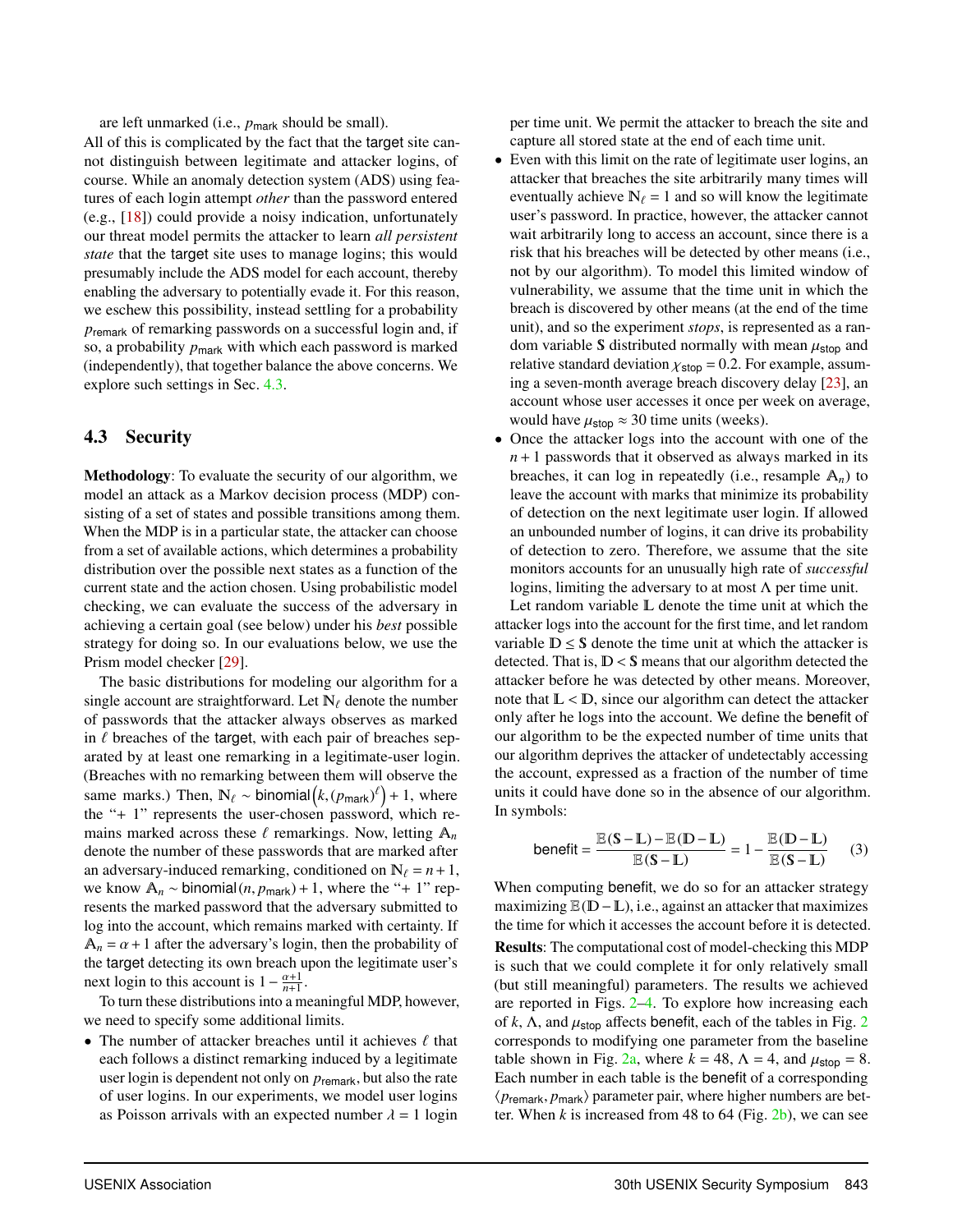<span id="page-6-1"></span>

|                     | $P$ mark                                        | $P$ mark                                    |
|---------------------|-------------------------------------------------|---------------------------------------------|
| $P$ remark          | .10 .20 .30 .40 .50 .60 .70 .80 .90             | .10 .20 .30 .40 .50 .60 .70 .80 .90         |
| .101                | .06 .05 .04 .04 .03 .02 .02 .01                 |                                             |
| .20                 | .11, 11, 10, 09, 07, 06, 04, 03, 02             | .12, .11, .10, .09, .07, .06, .04, .03, .02 |
| .30                 | .16, .15, .14, .12, .10, .08, .06, .04, .02     | .17, 16, 15, 12, 10, 08, 06, 04, 02         |
| .40                 | .21<br>.21, 19, 16, 14, 11, 08, 05, 02          | .23, .22, .16, .14, .11, .08, .05, .23      |
| .5011               | .27 .26 .24 .20 .17 .13 .10 .07 .03             | .29, 07, 08, 17, 14, 10, 07, 03             |
| .60                 | .31 .30 .27 .23 .19 .15 .11 .07 .03             | .33 .31 .28 .24 .20 .16 .11 .08 .03         |
| .701                | .34 .35 .32 .27 .23 .18 .13 .09 .04             | .37 .36 .33 .28 .23 .19 .13 .09 .04         |
| .801                | .32 .38 .35 .30 .25 .19 .14 .09 .04             | .35 .40 .36 .31 .26 .21 .15 .10 .04         |
|                     | .05 .11 .15 .15 .22 .22 .24 .40 .41 .40         | .34 .43 .41 .35 .29 .23 .16 .11 .05         |
| 1.011               | .33 .40 .42 .38 .31 .24 .17 .12 .05             | .34 .42 .45 .38 .32 .26 .18 .12 .05         |
|                     |                                                 |                                             |
| (a) Baseline        |                                                 | (b) $k = 64$                                |
|                     |                                                 |                                             |
|                     |                                                 |                                             |
|                     |                                                 |                                             |
|                     | $p_{\text{mark}}$                               | $p_{\text{mark}}$                           |
| $p_{\text{remark}}$ | .10 .20 .30 .40 .50 .60 .70 .80 .90             | .10 .20 .30 .40 .50 .60 .70 .80 .90         |
| .10 <sup>°</sup>    | .02, 03, 02, 02, 03, 04, 04, 04, 05, 06, 06     | .02, 02, 03, 02, 03, 04, 03, 06, 06, 06     |
| .20                 | .11 .10 .08 .07 .05 .04 .03 .01                 | .12 .12 .11 .10 .08 .06 .05 .03 .02         |
| .30                 | .15, .14, .12, .10, .08, .05, .04, .02          | .17, 15, 13, 11, 09, 06, 04, 02<br>.17      |
| .40                 | .20, 05, 02, 07, 09, 18, 15, 12, 10, 07, 05, 02 | .23, .22, .21, .18, .15, .11, .08, .06, .03 |
| .50                 | .25 .24 .22 .19 .15 .12 .08 .06 .03             | .28 .26 .22 .18 .14 .10 .07 .03<br>.29      |
| .60                 | .29 .28 .26 .22 .18 .14 .10 .07 .03             | .32 .30 .25 .21 .16 .12 .08 .04<br>.31      |
| .70 II              | .29 .32 .30 .25 .21 .16 .11 .08 .03             | .30, .36, .35, .30, .24, .19, .14, .09, .04 |
| .801                | .29 .35 .33 .28 .23 .18 .12 .08 .03             | .28 .34 .38 .33 .27 .21 .15 .10 .04         |
| .90 II              | .28 .37 .31 .25 .19 .13 .09 .04                 | .28 .34 .39 .37 .30 .23 .16 .11 .05         |
| 1.01                | .28 .36 .41 .35 .28 .22 .15 .10 .04             | .31 .38 .40 .40 .33 .26 .18 .13 .05         |
|                     |                                                 |                                             |
|                     | (c) $\Lambda = 8$                               | (d) $\mu_{\text{stop}} = 12$                |

Figure 2: benefit of local detection, as  $k$  [\(b\)](#page-6-1),  $\Lambda$  [\(c\)](#page-6-1), and  $\mu_{\text{stop}}$ [\(d\)](#page-6-1) are increased individually from the "baseline" [\(a\)](#page-6-1) of  $k = 48$ ,  $\Lambda = 4$ , and  $\mu_{\text{stop}} = 8$ 

<span id="page-6-3"></span>

Figure 3: benefit as a function of  $\mu_{\text{stop}}$  with varying  $p_{\text{remark}}$ and varying  $p_{\text{mark}}$  ( $k = 32, \Lambda = 4$ )

a slight boost to the benefit. However, increasing  $\Lambda$  or  $\mu_{\text{stop}}$ , shown in Fig. [2c](#page-6-1) and Fig. [2d](#page-6-1) respectively, causes benefit to drop slightly. The reasons behind these drops are that larger Λ (i.e., more repeated logins by the attacker) give him a better chance to leave with a reduced probability of detection, and a larger  $\mu_{\text{stop}}$  allows the attacker to observe more user logins and so more remarkings (to minimize  $\mathbb{N}_{\ell}$ ) before he is detected by other means.

This latter effect is illustrated in Fig. [3,](#page-6-3) which shows benefit as a function of  $\mu_{\text{stop}}$ . When  $\mu_{\text{stop}} \le 7$ , the settings  $p_{\text{mark}} = 0.2$ ,  $p_{\text{remark}} = 0.9$  yield the best benefit among the combinations pictured in Fig. [3.](#page-6-3) However, as  $\mu_{\text{stop}}$  grows, the

longer time (i.e., larger  $\ell$ ) the attacker can wait to access the account affords him a lower  $\mathbb{N}_\ell$  and so a lower probability of being detected when the legitimate user subsequently logs in. This effect can be offset by decreasing *p*remark (Fig. [3a\)](#page-6-3), increasing *p*mark (Fig. [3b\)](#page-6-3), or both.

The impact of  $\Lambda$  is shown in Fig. [4,](#page-6-2) which plots benefit as a function of *k* for various Λ. Fig. [4](#page-6-2) shows that even when the attacker logs in more frequently than the user by a factor of  $\Lambda = 10$ , our algorithm still remains effective with benefit  $\approx 0.5$  for moderately large *k*. That said, while Fig. [4](#page-6-2) suggests that increasing *k* into the hundreds should suffice, we will see in Sec. [5](#page-6-0) that an even larger *k* might be warranted when credential stuffing is considered.

<span id="page-6-2"></span>

Figure 4: benefit as a function of *k* with varying Λ  $(p_{\text{mark}} = 0.3, p_{\text{remark}} = 1.0,$  $\mu_{\text{stop}} = 8$ )

Interpreting benefit: As we define it, benefit is a conservative measure, in two senses. First, benefit is calculated (via probabilistic model checking) against the strongest attacker possible in our threat model. Second, benefit is computed only for one account, but detection on *any* account is enough to inform the target of its breach. For an attacker whose goal is to assume control of a large number of accounts at the target (vs. one account specifically), the detection power of our algorithm will be much higher.

That said, quantifying that detection power holistically for the target is not straightforward. Recall that benefit is defined in terms of time units wherein the legitimate user is expected to login  $\lambda = 1$  time. As such, the real-time length of this unit for a frequently accessed account will be different than for an infrequently accessed one. And, since  $\mu_{\text{stop}}$  is expressed in this time unit,  $\mu_{\text{stop}}$  will be larger for a frequently accessed account than for an infrequently accessed one, even though the real-time interval that passes before a site detects its own breach by means other than Amnesia might be independent of the legitimate login rates to accounts. Thus, extrapolating the per-account benefit to the security improvement for a target holistically requires knowledge of the legitimate login rates across all the sites' accounts as a function of real time, adjusting  $\mu_{\text{stop}}$  (and  $\chi_{\text{stop}}$ ) accordingly per account, and translating the per-account benefits back into a real-time measure.

### <span id="page-6-0"></span>5 Detecting Remotely Stuffed Honeywords

When a credential database is breached, it is common for attackers to submit the login credentials therein (i.e., usernames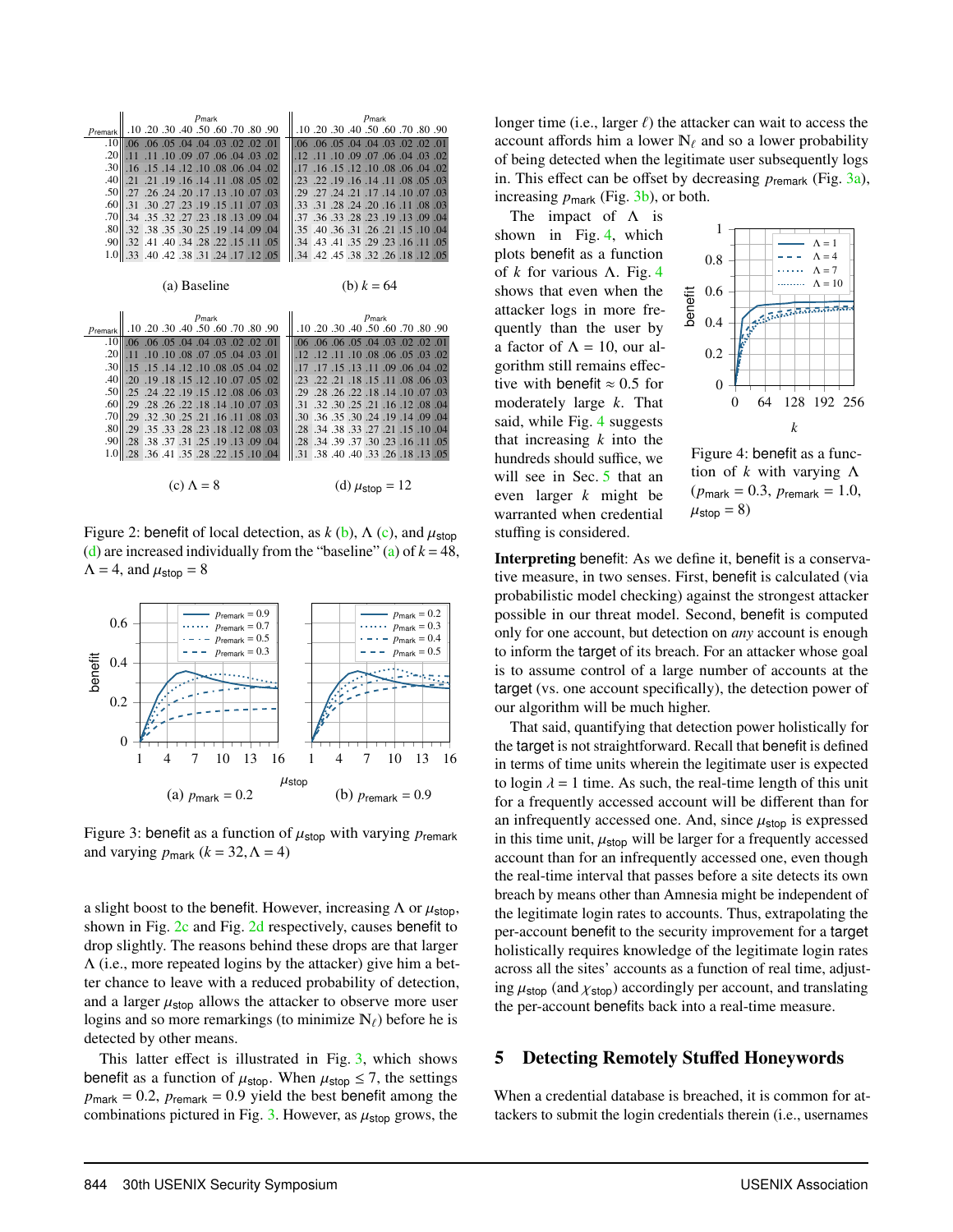and passwords) to *other* sites, in an effort to access accounts whose user set the same password as she did at the breached site. These attacks, called *credential stu*ffi*ng*, are already the primary attack yielding account takeovers today [\[41\]](#page-17-2). But even worse for our purposes here, credential stuffing enables an attacker to circumvent the honeywords at a breached target site: If a user reused her password at another site, then stuffing the breached passwords there will reveal which is the user-chosen password, i.e., as the one that gains access. The attacker can then return to the target site with the correct password to access the user's account at the target.

The design in this section mitigates credential stuffing as a method to identify the user's chosen password, by ensuring that stuffing honeywords at other sites probabilistically still alerts the target site to its breach. At a high level, the target maintains a set of monitor sites and can choose to monitor an account at any of those monitors. To monitor the account at a monitor, the target sends the monitor a *private containment retrieval* (PCR) query for this account identifier, to which the monitor responds after any unsuccessful login attempt to this account (potentially even if the account does not exist at the monitor). In the abstract, a PCR query is a private (encrypted) representation of a set  $X$  of elements known to the target, and a response computed with element *e* reveals to the target the element *e* if  $e \in X$  and nothing otherwise. In this case, the target's set  $X$  contains the local password hashes for the user's account. If a monitor then sends a response computed using some  $e \in X$ , the target can treat *e* as if it were attempted locally, permitting the detection of a breach just as in Sec. [4.](#page-3-3)

## <span id="page-7-0"></span>5.1 Threat Model

As in Sec. [4.1,](#page-3-2) we allow the adversary to breach the target passively, thereby learning all information persistently stored by the site for the purpose of determining the success of its users' login attempts. We highlight that in this section, the breached information includes a private key that is part of the target's stored state for managing login attempts in our algorithm. So, if the target is breached, then this private key is included in the data that the attacker learns.

We permit the attacker that breaches the target to also *actively* compromise monitors, in which case these monitors can behave arbitrarily maliciously. Malicious monitors can refuse to help the target detect its own breach via our design, e.g., by simply refusing to respond. However, our scheme must ensure that even malicious monitors cannot convince a target that it has been breached when it has not. Moreover, malicious monitors should not be able to leverage their participation in this protocol to attack passwords at a target that is never breached.

We do not permit the attacker to interfere with communication between a (breached or unbreached) target and an uncompromised monitor. Otherwise, the attacker could prevent the target from discovering its breach by simply refusing

to let it communicate with uncompromised monitors.

Our design assumes that different sites can ascertain a common identifier *a* for the same user's accounts at their sites, at least as well as an attacker could. In practice, this would typically be the email address (or some canonical version thereof, see [\[46\]](#page-17-12)) registered by the user for account identification or password-reset purposes.

## 5.2 Private Containment Retrieval

The main building block for our design is a private containment retrieval (PCR) protocol with the following algorithms.

- pcrQueryGen is an algorithm that, on input a public key *pk* and a set X, generates a PCR query  $Y \leftarrow$ pcrQueryGen*pk*(X).
- pcrRespGen is an algorithm that, on input a public key *pk*, an element *e*, and a query  $Y \leftarrow \text{pcrQueryGen}_{nk}(X)$ , outputs a PCR response *Z* ← pcrRespGen<sub>nk</sub> $(e, Y)$ .
- pcrReveal is an algorithm that on input the private key *sk* corresponding to *pk*, an element  $e' \in X$ , and a response  $Z \leftarrow \text{pcrRespGen}_{nk}(e, Y)$  where  $Y \leftarrow \text{pcrQueryGen}_{nk}(X)$ , outputs a Boolean *z* ← pcrReveal<sub>sk</sub>(*e*',*Z*) where *z* = *true* iff  $e'$  – *e* iff  $e' = e$ .

Informally, this protocol ensures that *Y* reveals nothing about X (except its size) to anyone not holding *sk*; that *Z* computed on  $e \notin X$  reveals nothing about  $e$  (except  $e \notin X$ ); and that if pcrReveal<sub>*sk*</sub>(*e'*, *Z*) = *true*, then the party that computed *Z*<br>knows *e'* We make these properties more precise and provide knows e'. We make these properties more precise and provide an implementation in Sec. [6.](#page-9-0)

# 5.3 Algorithm

We first provide greater detail about how the target maintains its credential database. Whereas in Sec. [4](#page-3-3) we left hashing of the honey and user-chosen passwords in  $DB<sub>a</sub>$  auths implicit, in this section we need to expose this hashing explicitly for functional purposes. Consistent with current best practices, the target represents  $DB_a$  auths as a set of hashes salted with a random  $\kappa$ -bit salt  $DB_{a}$  salt, including one hash  $f(s,\pi)$  of the user-chosen password  $\pi$  where  $s \leftarrow DB_a$  salt and a salted hash  $f(s, \pi')$  for each of *k* honeywords  $\pi'$ . Then, testing whether  $\pi$  is either a honey or user-chosen password amounts to test.  $\pi$  is either a honey or user-chosen password amounts to testing  $f(s,\pi) \in DB_a$  auths. In addition to these refinements, for this algorithm the target is also initialized with a publickey/private-key pair  $\langle pk, sk \rangle$  for use in the PCR protocol, and a set S of possible monitors (URLs). If the target *R* is breached, then all of DB, S, and  $\langle pk, sk \rangle$  are captured by the attacker.

The algorithm below treats local logins at the target *R* similar to how they were treated in Sec. [4,](#page-3-3) with the exception of exposing the hashing explicitly. In addition, the algorithm permits *R* to ask monitor *S* to monitor *a*. To do so, *R* sends a PCR query *<sup>Y</sup>* to *<sup>S</sup>* computed on DB*<sup>a</sup>* .auths. Upon receiving this request, *S* simply saves it for use on each incorrect login to *a* at *S* , to generate a PCR response to *R*. The hash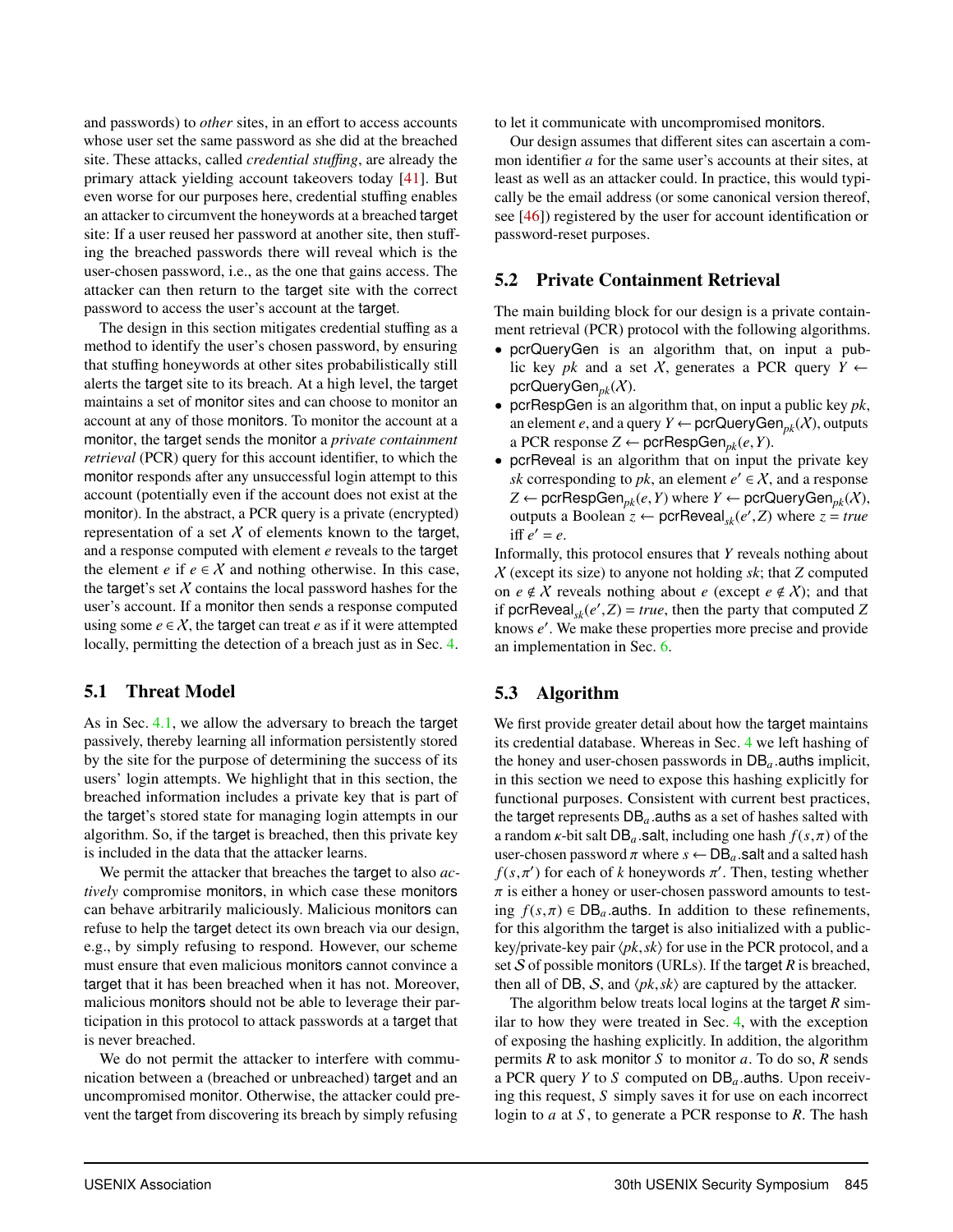encoded in this response is then treated at *R* (for the purposes of detecting a breach) as if it has been entered in a local login attempt. In sum, the protocol works as described below.

Password registration at *R*: When the user (re)sets the password for her account *a* at the target site *R*, she provides her chosen password  $\pi$ . The password registration system at *R* executes:

- $\Pi_a \leftarrow$  Honey Gen $(a, \pi, k)$
- DB<sub>a</sub> salt  $\stackrel{\$}{\leftarrow} \{0,1\}^k$ <br>• DB auths  $\leftarrow$  *f f* (**f**
- DB<sub>a</sub>.auths  $\leftarrow$  { $f(DB_a \text{.salt}, \pi')\}_{\pi' \in \Pi_a}$ <br>• mark(a,  $f(DB_{\text{. salt}}, \pi')$ )
- mark $(a, f(\text{DB}_a.\text{salt}, \pi))$

**Login attempt at**  $R$ **:** For a login attempted to account *a* with password  $\pi$  at *R*, the outcome is determined as follows, where  $h \leftarrow f(\text{DB}_a \text{.salt}, \pi)$ :

- If  $h \notin DB_a$  auths, the login attempt is unsuccessful.
- If  $h \in DB_a$  auths and  $DB_a$  marks = 0, then the login attempt is unsuccessful *and a credential database breach is detected*.
- Otherwise (i.e.,  $h \in DB_a$  auths and  $DB_a$  marks = 1), the login attempt is successful and *R* executes mark $(a, h)$  with probability  $p_{\text{remark}}$ .

*R* monitors *a* at *S* : At an arbitrary time, *R* can ask  $S \in S$  to monitor account *a* by generating  $Y \leftarrow$ pcrQueryGen<sub>nk</sub>(DB<sub>a</sub> .auths) and sending  $\langle a, DB_a$  salt,  $pk$ ,  $Y$  to *S*.

*S* receives a monitoring request  $\langle a, s, pk, Y \rangle$  from *R*: *S* saves  $\langle R, a, s, pk, Y \rangle$  locally.

Login attempt at *S* : For an *unsuccessful* login attempt to an account *a* using (incorrect) password  $\pi$ , if *S* holds a monitoring request  $\langle R, a, s, pk, Y \rangle$ , then it computes  $Z \leftarrow$ pcrRespGen<sub>nk</sub>( $f(s, \pi)$ ,  $Y$ ) and sends  $\langle a, Z \rangle$  to  $R$ .

*R* receives a monitoring response  $\langle a, Z \rangle$ : If pcrReveal<sub>sk</sub> $(h, Z)$  is *false* for all  $h \in DB_a$  auths, then R discards  $\langle a, Z \rangle$  and returns. Otherwise, let  $h \in DB_a$  auths be some hash for which pcrReveal*sk*(*h*,*Z*) is *true*. *<sup>R</sup> detects a breach* if  $DB_a$  marks(*h*) = 0 and otherwise executes mark $(a, h)$  with probability  $p_{\text{remark}}$ .

In the above protocol, the only items received by the monitor *S* in  $\langle a, s, pk, Y \rangle$  are all available to an attacker who breaches *R*. In this sense, a malicious *S* gains nothing that an attacker who breaches the target *R* does not also gain, and in fact gains less, since it learns none of  $sk$ ,  $DB<sub>a</sub>$  auths, or S. Indeed, the *only* advantage an attacker gains by compromising *S* in attacking passwords at *R* is learning the salt  $s = DB_a$  salt, with which it can precompute information (e.g., rainbow tables  $[35]$ ) to accelerate its offline attack on  $DB<sub>a</sub>$  auths if it eventually breaches *R*. If this possibility is deemed too risky, *R* can refuse to send *s* to *S* in its request but instead permit *S* to compute  $f(s, \pi')$  when needed by interacting with *R*, i.e.,

with *f* being implemented as an oblivious pseudo-random function (OPRF) [\[17\]](#page-16-11) keyed with *s*, for which there are efficient implementations (e.g., the DH-OPRF implementation leveraged by OPAQUE [\[24\]](#page-16-12)). This approach would require extra interaction between *S* and *R* per response from *S* , however, and so we do not consider this alternative further here.

*S* should authenticate a request  $\langle a, s, pk, Y \rangle$  as coming from *R*, e.g., by requiring that *R* digitally sign it. Presuming that this digital signing key (different from *sk*) is vulnerable to capture when *R* is breached, *S* should echo each monitoring request back to *R* upon receiving it. If *R* receives an echoed request bearing its own signature but that it did not create, it can again detect its own breach. (Recall that we cannot permit the attacker to interfere with communications between *R* and an uncompromised *S* and still have *R* detect its breach.)

In practice, a monitor will not retain a monitoring record forever, as its list of monitoring records—and the resulting cost incurred due to generating responses to them—would only grow. Moreover, it cannot count on *R* to withdraw its monitoring requests, since  $R$  does not retain records of where it has deposited what requests, lest these records be captured when it is breached and the attacker simply avoid monitored accounts. Therefore, presumably a monitor should unilaterally expire each monitoring record after a period of time or in a randomized fashion. We do not investigate specific expiration strategies here, nor do we explore particular strategies for a target to issue monitoring requests over time.

# <span id="page-8-0"></span>5.4 Security

Several security properties are supported directly by the PCR protocol, which will be detailed in Sec. [6.](#page-9-0) Here we leverage those properties to argue the security of our design.

No breach detected by unbreached target: If the target *R* has not been breached, then the PCR protocol will ensure that *S* must know *h* for it to generate a *Z* for which pcrReveal<sub>sk</sub> $(h, Z)$  returns *true* at *R*. Assuming *S* cannot guess a  $h \in DB_a$  auths without guessing a password  $\pi$  such that  $h = f(s, \pi)$  and that (ignoring collisions in *f*) guessing such a  $\pi$  is infeasible (see [\(2\)](#page-3-1)), generating such a *Z* is infeasible for *S* unless the user provides such a  $\pi$  to *S* herself. Since the only such  $\pi$  she knows is the one she chose during password registration at  $R$ ,  $\pi$  is the user-chosen password at  $a$ . And, since *R* has not been breached, the hash of  $\pi$  will still be marked there. As such, *R* will not detect its own breach.

No risk to security of account at unbreached target: If the target *R* has not been breached, then the PCR request *<sup>Y</sup>* reveals nothing about DB*<sup>a</sup>* .auths (except its size) to *<sup>S</sup>* . As such, sending a monitoring request poses no risk to the target's account.

No risk to security of account at uncompromised monitor: We now consider the security of the password  $\pi$  for account *a* at the monitor *S* (if this account exists at *S* ). First recall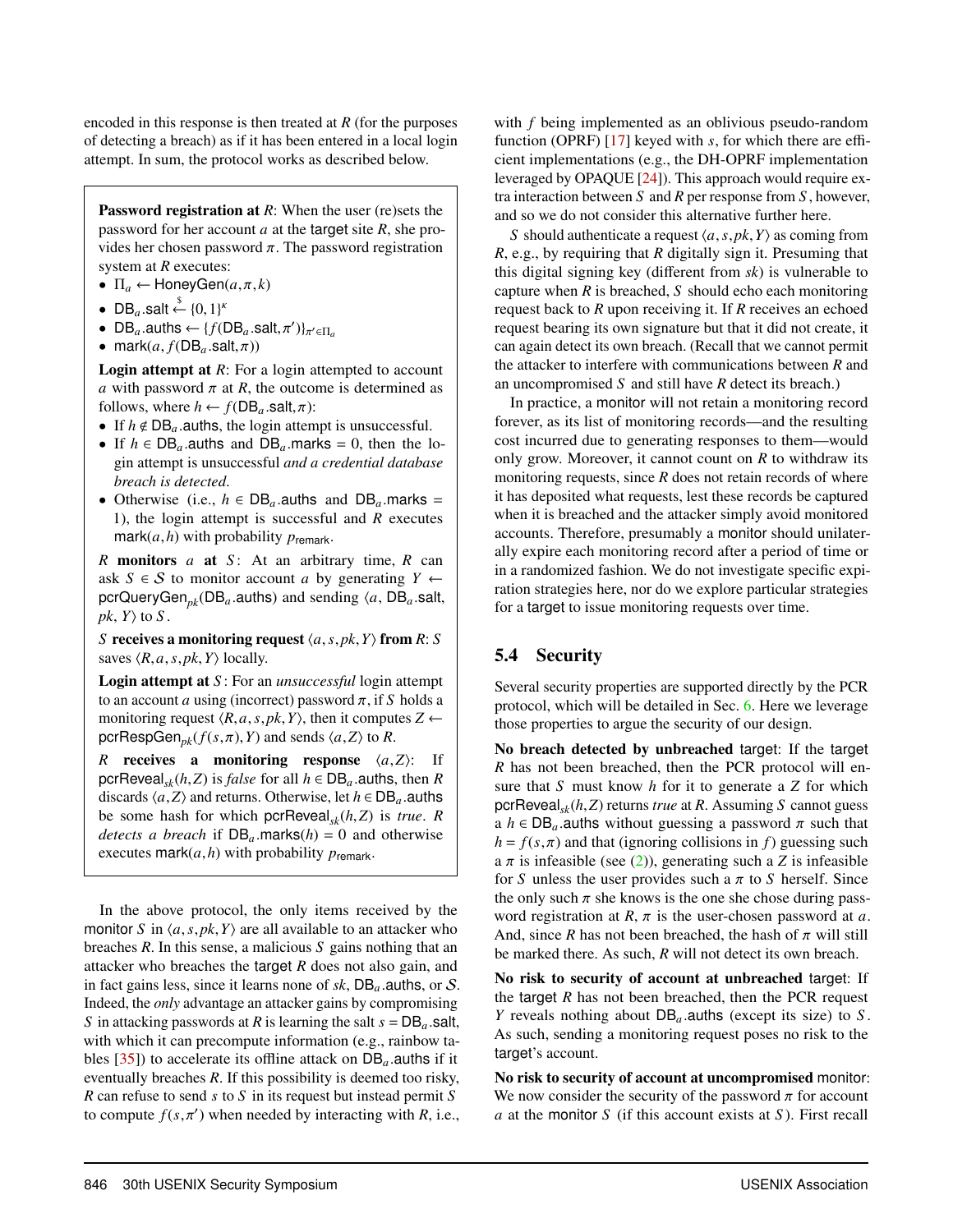that *S* generates PCR responses only for *incorrect* passwords attempted in local login attempts for account *a*; the correct password at *S* will not be used to generate a response. Moreover, *S* could even refuse to generate responses for passwords very close to the correct password for *a*, e.g., the correct password with typos [\[7\]](#page-16-13). Second, the PCR protocol ensures that the target *R* learns nothing about the attempted (and again, incorrect) password  $\pi$  if *S* is not compromised, unless *R* included  $h = f(s, \pi)$  in the set from which it generated its PCR query *<sup>Y</sup>*. In this case, pcrReveal*sk*(*h*,*Z*) returns *true* but, again, *R* already guessed it.

Detection of the target's breach: We now consider the ability of *R* to detect its own breach by monitoring an account *a* at an uncompromised monitor *S* , which is the most nuanced aspect of our protocol's security. Specifically, an attacker who can both repeatedly breach *R* and simultaneously submit login attempts at an uncompromised *S* poses the following challenge: Because this attacker can see what hashes for *a* are presently marked at *R*, it can be sure to submit to *S* a password for one of the marked hashes at *R*, so that the induced PCR response *Z* will not cause *R* to detect its own breach. Moreover, if the user reused her password at both *R* and *S* , then the attacker will know when it submits this password to *S* , since *S* will accept the login attempt.

As such, for *R* to detect its own breach in these (admittedly extreme) circumstances, the attacker must be unable to submit enough stolen passwords for *a* to *S* to submit the user-chosen one with high probability, in the time during which it can repeatedly breach *R* and before the next legitimate login to *a* at *R* or *S*. To slow the attacker somewhat, *R* can reduce  $p_{\text{mark}}$  and *p*remark to limit the pace of remarkings and, when remarkings occur, the number of hashes that are marked (which are the ones that the attacker can then submit to *S* ).

Two other defenses will likely be necessary, however. First, *R* can greatly increase the attacker's workload by increasing the number of honeywords per account, say to the thousands or tens of thousands (cf., [\[28\]](#page-17-5)). Second, since honeywords from *R* submitted to *S* will be incorrect for the account *a* at *S* , online guessing defenses (account lockout or rate limiting) at *S* can (and should) be used to slow the attacker's submissions at *S* . In particular, NIST recommends that a site "limit consecutive failed authentication attempts on a single account to no more than 100" [\[19,](#page-16-14) Section 5.2.2], in which case an attacker would be able to eliminate, say, at most 2% of the honeywords for an account with 5000 honeywords stolen from *R* by submitting them in login attempts at *S* . Our design shares the need for these defenses with most other methods for using decoy passwords [\[5,](#page-16-4) [14,](#page-16-3) [25,](#page-16-1) [28,](#page-17-5) [48\]](#page-17-6). In particular, if the user reused her password at other sites that permit the attacker to submit passwords stolen from the target without limitation, then the attacker discovering the user's reuse of that password is simply a matter of time, after which the attacker can undetectably take over the account.

# 5.5 Alternative Designs

The algorithm presented above is the result of numerous iterations, in which we considered and discarded other algorithm variants for remote detection of stuffed honeywords. Here we briefly describe several variants and why we rejected them.

- The target could exclude the known (entered at password reset) or likely (entered in a successful login) userchosen password  $\pi$  from the monitor request, i.e.,  $Y \leftarrow$ pcrQueryGen<sub>nk</sub>(DB<sub>a</sub> .auths \ { $f(s,\pi)$ }). In this case, *any* "non-empty" PCR response *<sup>Z</sup>* (i.e., pcrReveal*sk*(*h*,*Z*) returns *true* for some  $h \in DB_a$  auths) would indicate a breach. However, combining the data breached at the target with *Y* at a malicious monitor would reveal the password not included in *Y* as the likely user-chosen one.
- Since a monitor returns a PCR response only for an *incorrect* password attempted locally, the target could plausibly treat any non-empty PCR response as indicating its breach. That is, if the user reused her password, it would not be used to generate a response anyway, and so the response would seemingly have to represent a honeyword attempt. However, if the user did *not* reuse her target password at the monitor, then her mistakenly entering it at the monitor would cause the target to falsely detect its own breach.
- The monitor could return a PCR response for *any* login attempt, correct or not, potentially hastening the target detecting its own breach. However, a PCR request would then present an opportunity for a malicious target to guess  $k+1$ passwords for the account at the monitor, and be informed if the user enters one there.
- Any two PCR responses for which pcrReveal<sub>sk</sub> returns true with distinct  $h, h' \in DB_a$  auths is a reliable breach indicator;<br>one must represent a honeyword. This suggests processing one must represent a honeyword. This suggests processing responses in batches, batched either at the monitor or target. However, ensuring that the attacker cannot artificially "fill" batches with repeated password attempts can be complex; batching can delay detection; and batching risks disclosure of a user-chosen password if one might be included in a response and responses are saved in persistent storage (to implement batching).

# <span id="page-9-0"></span>6 Private Containment Retrieval

Recall that in the algorithm of Sec. [5,](#page-6-0) upon receiving a monitoring request for an account *a* from a target, a monitor stores the request locally and uses it to generate a PCR response per failed login attempt to *a*. Since a response is generated per failed login attempt, it is essential that pcrRespGen be efficient and that the response *Z* be small. Moreover, considering that a database breach is an uncommon event for a site, we expect that most of the time, the response would be generated using a password that is not in the set used by the target to generate the monitoring request. (Indeed, barring a database breach at the target, this should never happen unless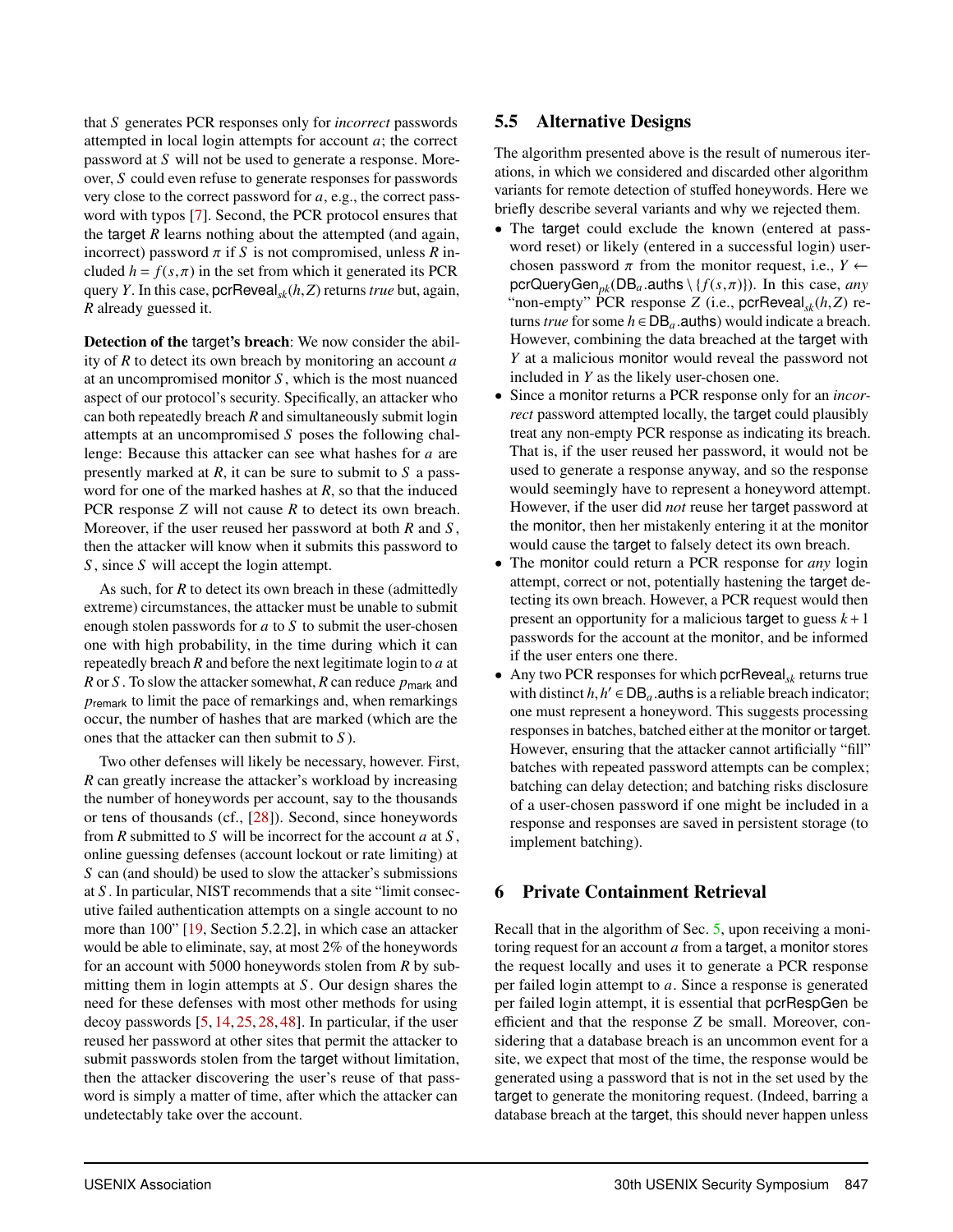the user enters at the monitor her password for her account at the target.) So, in designing a PCR, we place a premium on ensuring that pcrReveal is very efficient in this case.

## 6.1 Comparison to Related Protocols

Since the monitor's input to pcrRespGen is a singleton set (i.e., a hash), a natural way to achieve the functionality of a private containment retrieval is to leverage existing private set intersection (PSI) protocols, especially *unbalanced* PSIs that are designed for the use case where two parties have sets of significantly different sizes [\[8,](#page-16-15) [26,](#page-16-16) [27,](#page-17-14) [39,](#page-17-15) [42\]](#page-17-1). Among these protocols, those based on oblivious pseudo-random functions (OPRFs) [\[26,](#page-16-16) [27,](#page-17-14) [39,](#page-17-15) [42\]](#page-17-1) require both parties to obliviously agree on a privacy-preserving but deterministic way of representing their input sets so at least one party can compare and output elements in the intersection, if any. To achieve this, both parties participate in at least one round of interaction (each of at least two messages) during an online phase, and so would require more interaction in our context than our framework as defined in Sec. [5.](#page-6-0) Chen et al. [\[8\]](#page-16-15) proposed a PSI protocol with reduced communication, but at the expense of leveraging fully homomorphic encryption. And, interestingly, these unbalanced PSI protocols, as well as private membership tests (e.g., [\[34,](#page-17-16) [38,](#page-17-17) [46,](#page-17-12) [47\]](#page-17-18)), are all designed for the case where the target has the smaller set and the monitor has the larger one, which is the opposite of our use case.

Among other PSI protocols that require no more than one round of interaction, that of Davidson and Cid [\[12\]](#page-16-17) almost meets the requirements of our framework on the monitor side: its monitor's computation complexity and response message size are manageable and, more importantly, constant in the target's set size. However, in their design, the query message size depends on the false-positive probability (of the containment test) due to their use of Bloom filters and bit-by-bit encryption, while ours is also constant in the false-positive probability. If applied in our context, their design would generate a significantly larger query and so significantly greater storage overhead at the monitor than ours, especially when a relatively low false-positive probability is enforced. For example, to achieve a  $2^{-96}$  false-positive probability, their query message would include  $\approx 131 \times$  more ciphertexts than ours.

Our PCR protocol, on the other hand, is designed specifically for the needs of our framework, where the target has a relatively large set and the monitor's set is smaller (in fact, of size 1) that keeps changing over time. Our protocol requires only one message from the monitor to the target. In addition, the response message computation time and output size is constant in the target's set size. We also constructed our algorithm so that determining that  $perReveal_{s,k}(h, Z)$  is *false* for all  $h \in DB_a$  auths, which should be the common case, costs much less time than finding the  $h \in DB_a$  auths for which pcrReveal<sub>sk</sub> $(h, Z)$  is *true*. We demonstrate these properties empirically in Sec. [6.5.](#page-13-0) While our protocol leverages

tools (e.g., partially homomorphic encryption, cuckoo filters) utilized in other protocols (e.g., [\[47\]](#page-17-18)), ours does so in a novel way and with an eye toward our specific goals here.

## <span id="page-10-0"></span>6.2 Building Blocks

Partially homomorphic encryption: Our protocol builds on a partially homomorphic encryption scheme  $\mathcal E$  consisting of algorithms Gen, Enc, is Eq, and  $+_{[-]}$ .

- Gen is a randomized algorithm that on input  $1^k$  outputs a public-key/private-key pair  $\langle pk, sk \rangle \leftarrow$  Gen(1<sup>k</sup>). The value of *nk* determines a prime *r* for which the plaintext space of *pk* determines a prime *r* for which the plaintext space for encrypting with *pk* is the finite field  $\langle \mathbb{Z}_r, +, \times \rangle$  where  $\pm$  and  $\times$  are addition and multiplication modulo  $r$ , respectively  $+$  and  $\times$  are addition and multiplication modulo *r*, respectively. For clarity below, we denote the additive identity by 0, the multiplicative identity by 1, and the additive inverse of  $m \in \mathbb{Z}_r$  by  $-m$ . The value of  $pk$  also determines a ciphertext space  $C_{pk} = \bigcup_m C_{pk}(m)$ , where  $C_{pk}(m)$  denotes the ciphertexts for plaintext *m*.
- Enc is a randomized algorithm that on input public key *pk* and a plaintext *m*, outputs a ciphertext  $c \leftarrow \text{Enc}_{pk}(m)$ chosen uniformly at random from *Cpk*(*m*).
- isEq is a deterministic algorithm that on input a private key *sk*, plaintext *m*, and ciphertext  $c \in C_{pk}$ , outputs a Boolean  $z \leftarrow \text{isEq}_{sk}(m, c)$  where  $z = true$  iff  $c \in C_{pk}(m)$ .
- $\bullet$  +<sub>[·]</sub> is a randomized algorithm that, on input a public key *pk* and ciphertexts  $c_1 \in C_{pk}(m_1)$  and  $c_2 \in C_{pk}(m_2)$ , outputs a ciphertext  $c \leftarrow c_1 +_{pk} c_2$  chosen uniformly at random from  $C_{pk}(m_1 + m_2)$ .

Note that our protocol does not require an efficient decryption capability. Nor does the encryption scheme on which we base our empirical evaluation in Sec. [6.5,](#page-13-0) namely "exponential ElGamal" (e.g., [\[10\]](#page-16-18)), support one. It does, however, support an efficient isEq calculation.

Given this functionality, it will be convenient to define a few additional operators involving ciphertexts. Below, " $Y \stackrel{d}{=} Y''$ " denotes that random variables  $Y$  and  $Y'$  are distributed identically; " $\mathbf{Z} \in (\mathcal{X})^{\alpha \times \alpha'}$ " means that  $\mathbf{Z}$  is an  $\alpha$ -row,  $\alpha'$ -column<br>matrix of elements in the set  $\mathbf{X}'$ : and "( $\mathbf{Z}$ ). " denotes the row-i matrix of elements in the set  $\mathcal{X}$ ; and " $(\mathbb{Z})_{i,i}$ " denotes the row-*i*, column-*j* element of the matrix Z.

•  $\sum_{pk}$  denotes summing a sequence using  $+_{pk}$ , i.e.,

$$
\sum_{k=1}^{z} p_k \ c_k \ \stackrel{d}{=} \ c_1 +_{pk} c_2 +_{pk} \ldots +_{pk} c_z
$$

• If  $C \in (C_{pk})^{\alpha \times \alpha'}$  and  $C' \in (C_{pk})^{\alpha \times \alpha'}$ , then  $C +_{pk} C' \in$  $(C_{pk})^{\alpha \times \alpha'}$  is the result of component-wise addition using  $+_{{pk}}$ , i.e., so that

$$
\left(\mathbf{C} +_{pk} \mathbf{C}'\right)_{i,j} \stackrel{d}{=} \left(\mathbf{C}\right)_{i,j} +_{pk} \left(\mathbf{C}'\right)_{i,j}
$$

• If  $\mathbf{M} \in (\mathbb{Z}_r)^{\alpha \times \alpha'}$  and  $\mathbf{C} \in (C_{pk})^{\alpha \times \alpha'}$ , then  $\mathbf{M} \circ_{pk} \mathbf{C} \in (C_{pk})^{\alpha \times \alpha'}$ is the result of Hadamard (i.e., component-wise) "scalar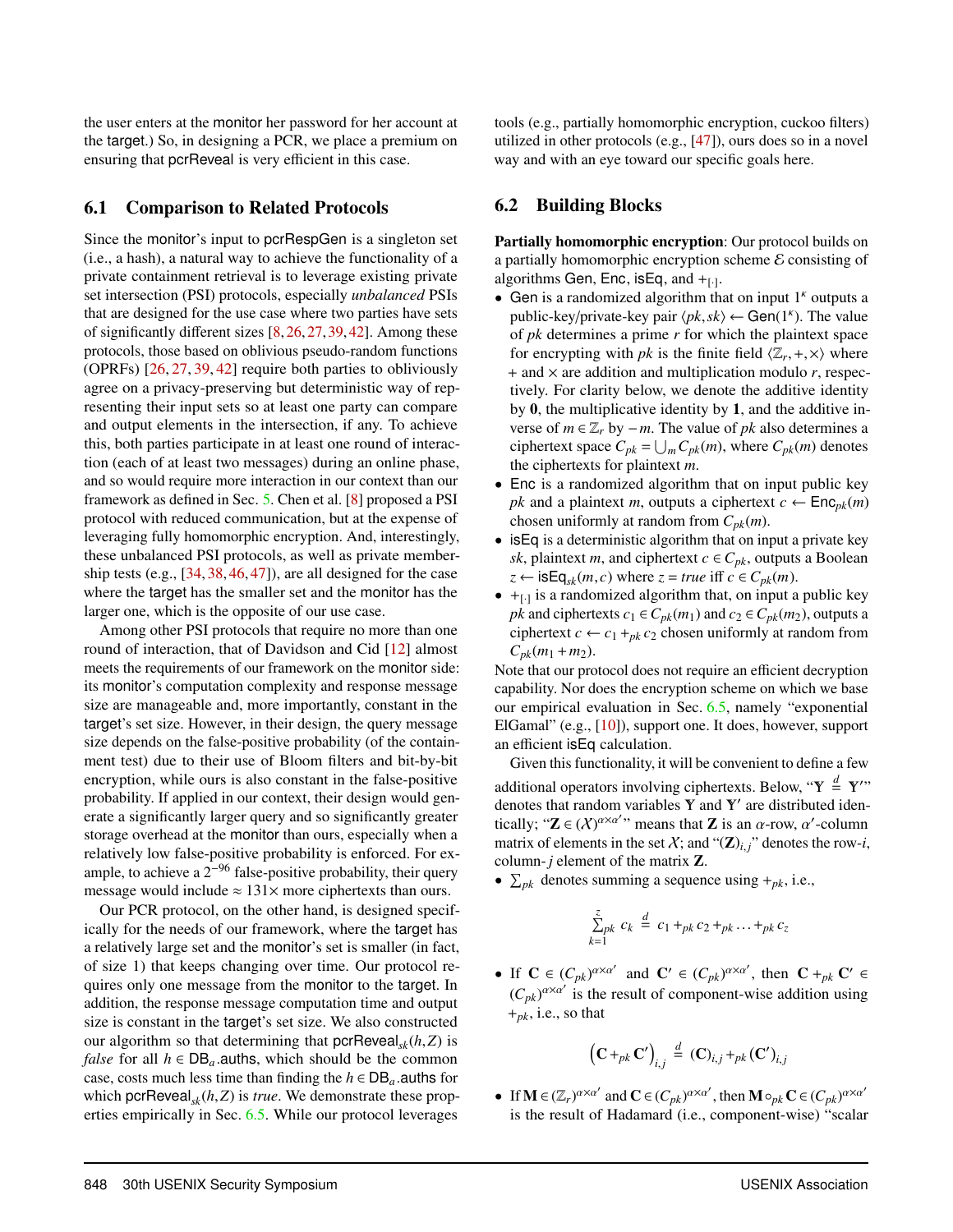multiplication" using repeated application of  $+_{pk}$ , i.e., so that

$$
\left(\mathbf{M}\circ_{pk}\mathbf{C}\right)_{i,j} \stackrel{d}{=} \sum_{k=1}^{(\mathbf{M})_{i,j}} (\mathbf{C})_{i,j}
$$

• If  $\mathbf{M} \in (\mathbb{Z}_r)^{\alpha \times \alpha'}$  and  $\mathbf{C} \in (C_{pk})^{\alpha' \times \alpha''}$ , then  $\mathbf{M} *_{pk} \mathbf{C} \in$  $(C_{pk})^{\alpha \times \alpha''}$  is the result of standard matrix multiplication using  $+_{pk}$  and "scalar multiplication" using repeated application of  $+_{pk}$ , i.e., so that

$$
\left(\mathbf{M} *_{pk} \mathbf{C}\right)_{i,j} \stackrel{d}{=} \sum_{k=1}^{\alpha'} \sum_{k'=1}^{(\mathbf{M})_{i,k}} (\mathbf{C})_{k,j}
$$

Cuckoo filters: A cuckoo filter [\[16\]](#page-16-19) is a set representation that supports insertion and deletion of elements, as well as testing membership. The cuckoo filter uses a "fingerprint" function fp :  $\{0,1\}^* \to F$  and a hash function hash :  $\{0,1\}^* \to [\beta]$ , where<br>for an integer z the notation "[z]" denotes  $\{1, 2, 3\}$  and where for an integer *z*, the notation "[*z*]" denotes  $\{1, \ldots, z\}$ , and where β is a number of "buckets". We require that  $F \subseteq \mathbb{Z}_r \setminus \{0\}$  for any *r* determined by  $\langle pk, sk \rangle \leftarrow$  Gen(1<sup>k</sup>). For an integer bucket  $\langle$ canacity"  $\nu$  the cuckoo filter data structure is a *8*-row  $\nu$ . "capacity"  $\chi$ , the cuckoo filter data structure is a  $\beta$ -row,  $\chi$ column matrix **X** of elements in  $\mathbb{Z}_r$ , i.e., **X**  $\in (\mathbb{Z}_r)^{\beta \times \chi}$ . Then, the membership test  $e \stackrel{?}{\in} \mathbf{X}$  returns *true* if and only if there exists  $j \in [\chi]$  such that either

$$
(\mathbf{X})_{\text{hash}(e),j} = \mathsf{fp}(e) \qquad \text{or} \qquad (4)
$$

$$
(\mathbf{X})_{\text{hash}(e)\oplus\text{hash}(\text{fp}(e)),j} = \text{fp}(e) \tag{5}
$$

Cuckoo filters permit false positives (membership tests that return *true* for elements not previously added or already removed) with a probability that, for fixed  $\chi$ , can be decreased by increasing the size of *F* [\[16\]](#page-16-19).

### 6.3 Protocol Description

Our PCR protocol is detailed in Fig. [5.](#page-11-0) Fig. [5a](#page-11-0) shows the message flow, which conforms with the protocol's use in our algorithm of Sec. [5,](#page-6-0) and Fig. [5b](#page-11-0) shows the procedures. In this protocol, the target *R* has a public-key pair  $\langle pk, sk \rangle$  for the encryption scheme defined in Sec. [6.2](#page-10-0) and a cuckoo filter X. In the context of Sec. [5,](#page-6-0) X holds the password hashes (for *k* honeywords and one user-chosen password) for an account. pcrQueryGen*pk* simply encrypts each element of the cuckoo filter individually and returns this matrix  $Y$  as the PCR query. *R* sends *pk* and Y to the monitor *S* in message [m1](#page-11-1).

*S* has an input *e*—which is the hash of a password entered in a failed login attempt, in the algorithm of Sec. [5—](#page-6-0)and invokes pcrRespGen<sub>pk</sub> $(e, Y)$  to produce a response  $\langle Z, Z' \rangle$ .<br>pcrRespGen first generates a  $2 \times 6$  matrix **O** with 1 at the pcrRespGen first generates a  $2 \times \beta$  matrix Q with 1 at the indices  $i_1$  and  $i_2$  in the first and second rows, respectively (lines  $s2-s4$  $s2-s4$  $s2-s4$ ), and 0 elsewhere, and a  $2\times\chi$  matrix **F** that contains encryptions of −fp(*e*) (lines [s5](#page-11-4)–[s6](#page-11-5)). Referring to line [s8](#page-11-6), the operation Q∗*pk* Y thus produces the two buckets (rows) of Y that could include a ciphertext of fp(*e*) (ignoring collisions in fp), and  $(Q *_{pk} Y) +_{pk} F$  produces a matrix where

<span id="page-11-0"></span>

<span id="page-11-12"></span><span id="page-11-1"></span>

<span id="page-11-6"></span><span id="page-11-5"></span><span id="page-11-4"></span><span id="page-11-3"></span><span id="page-11-2"></span>pcrQueryGen*pk*(X): r1. abort if  $\mathbf{X} \notin (\mathbb{Z}_r)^{\beta \times \chi}$ r2.  $\forall i \in [\beta], j \in [\chi] : (\mathbf{Y})_{i,j} \leftarrow \mathsf{Enc}_{pk}((\mathbf{X})_{i,j})$ <br>r3 return  $\mathbf{Y}$ r3. return Y pcrRespGen*pk*(*e*,Y): s1. abort if  $\mathbf{Y} \notin (C_{pk})^{\beta \times \chi}$ s2.  $i_1$  ← hash(*e*) s3.  $i_2$  ← hash(*e*)⊕hash(fp(*e*)) s4.  $∀i ∈ [2], j ∈ [β]$ :  $(Q)_{i,j} \leftarrow \begin{cases} 1 & \text{if } \langle i,j \rangle \in \{ \langle 1,i_1 \rangle, \langle 2,i_2 \rangle \} \\ 0 & \text{otherwise} \end{cases}$ s5.  $f \leftarrow \text{Enc}_{pk}(\text{-fp}(e))$ s6.  $\forall i \in [2], j \in [\chi] : (\mathbf{F})_{i,j} \leftarrow f$ s7.  $\forall i \in [2], j \in [\chi] : (\mathbf{M})_{i,j} \stackrel{\S}{\leftarrow} \mathbb{Z}_r \setminus \{\mathbf{0}\}$ <br>  $\mathbf{S}^{\mathbf{0}} = \mathbf{X} \in \mathbf{M} \subset \{(\mathbf{O} \setminus \mathbf{N}) \setminus \mathbf{F}\}$ s8.  $\mathbf{Z} \leftarrow \mathbf{M} \circ_{pk} ((\mathbf{Q} *_{pk} \mathbf{Y})^{\perp}_{pk} \mathbf{F})$ s9.  $f'$  ← Enc<sub>*pk</sub>*(fp'(*e*))</sub> **s10.**  $\forall i \in [2], j \in [\chi] : (\mathbf{F}')_{i,j} \leftarrow f'$ **s11.**  $\forall i \in [2], j \in [\chi] : (\mathbf{M}')_{i,j} \stackrel{\$}{\leftarrow} \mathbb{Z}_r$ <br> **012.**  $\mathbf{Z}'$ ,  $(\mathbf{M}' \circ \mathbf{Z})$ ,  $\mathbf{F}'$ s12.  $\mathbf{Z}' \leftarrow (\mathbf{M}' \circ_{pk} \mathbf{Z}) +_{pk} \mathbf{F}'$ s13. return $\langle \mathbf{Z}, \mathbf{Z}' \rangle$ pcrReveal<sub>sk</sub> $(e', \langle \mathbf{Z}, \mathbf{Z}' \rangle)$ :<br>r4 return false i f **7** r4. return *false* if  $\mathbf{Z} \notin (C_{pk})^{2 \times \chi} \vee \mathbf{Z}' \notin (C_{pk})^{2 \times \chi}$ r5. h  $\langle \hat{i}, \hat{j} \rangle \leftarrow \arg_{\langle i,j \rangle} \text{isEq}_{sk}(\mathbf{0}, (\mathbf{Z})_{i,j})$  $f$ <sup>(*i, j*)</sub> =  $\langle \perp, \perp \rangle$ <br>**r7** return **isEq**, (**f**p<sup>*(*(*e*<sup>*/*</sup>) (**7**<sup>/</sup>) a)</sup></sup> r7. return isEq<sub>sk</sub>(fp'(e'),(**Z**')<sub>î,ĵ</sub>)

<span id="page-11-7"></span>(b) Procedures

<span id="page-11-11"></span><span id="page-11-10"></span><span id="page-11-9"></span><span id="page-11-8"></span>Figure 5: Private Containment Retrieval protocol, with matrices  $\mathbf{X} \in (\mathbb{Z}_r)^{\beta \times \chi}$ ;  $\mathbf{Y} \in (C_{pk})^{\beta \times \chi}$ ;  $\mathbf{Q} \in (\mathbb{Z}_r)^{2 \times \beta}$ ;  $\mathbf{M}, \mathbf{M}' \in (\mathbb{Z}_r)^{2 \times \chi}$ ;<br>**F F' Z Z'**  $\in (C, \cdot)^{2 \times \chi}$  $\mathbf{F}, \mathbf{F}', \mathbf{Z}, \mathbf{Z}' \in (C_{pk})^{2 \times \chi}.$ 

that ciphertext (if any) has been changed to a ciphertext of 0. This ciphertext of 0 remains after multiplying this matrix component-wise by the random matrix M to produce Z. The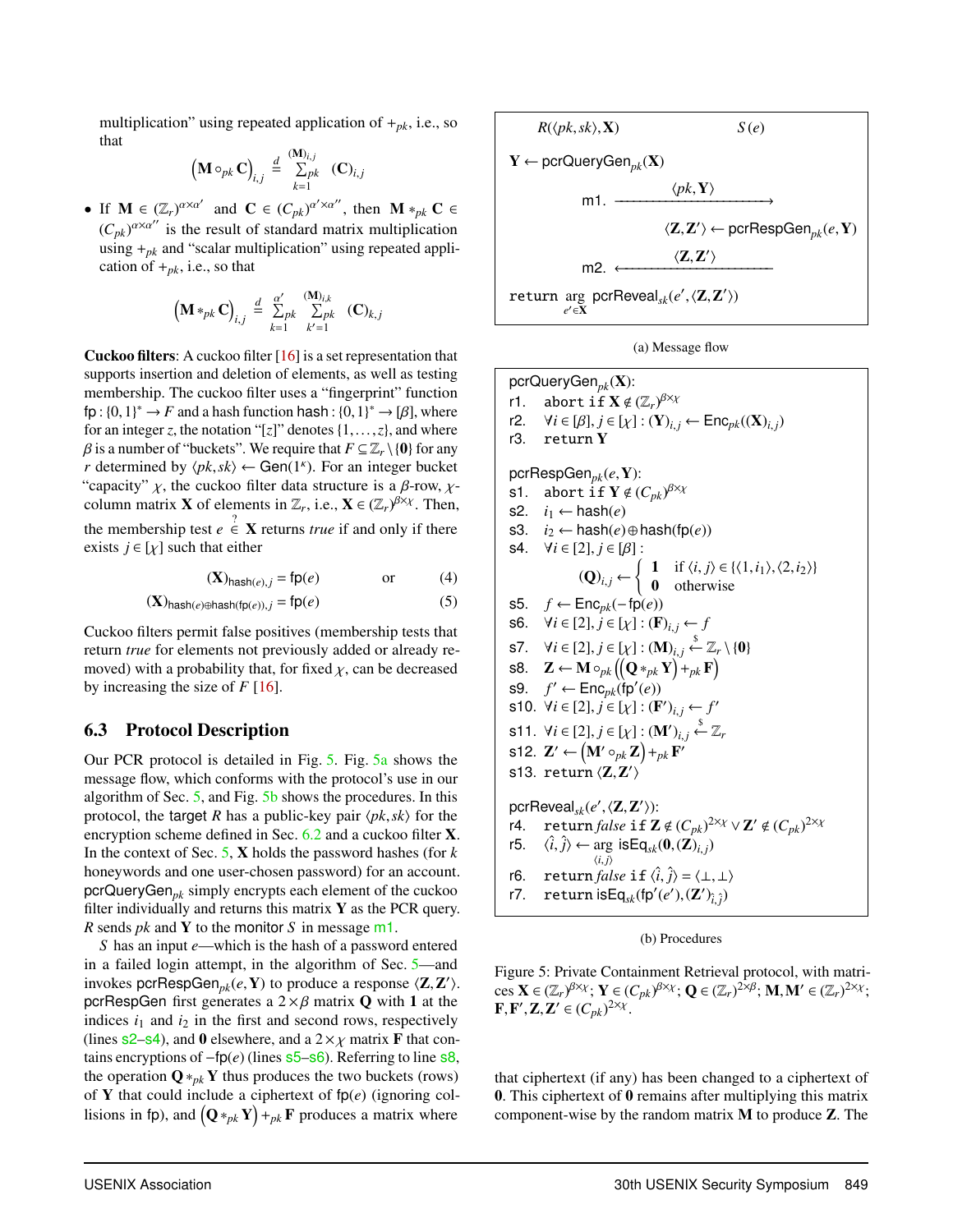remaining steps (lines  $s9- s12$  $s9- s12$  $s9- s12$ ) simply rerandomize **Z** and transform this ciphertext of  $\mathbf{0}$  to a ciphertext of  $\mathbf{fp}'(e)$  in  $\mathbf{Z}'$ , for a fingerprint function  $fp' : \{0,1\}^* \to F$  that is "unrelated"<br>to fp. (We will model fp' as a random oracle [4] for the secuto fp. (We will model fp' as a random oracle  $[4]$  for the security argument in Sec.  $6.4$ .) Rerandomization using M' in the creation of **Z**' is essential to protect the privacy of *e* if  $e \notin \mathbf{X}$ , since without rerandomizing, the component-wise differences of the plaintexts of **Z** and **Z**' would reveal  $\mathsf{fp}'(e)$  to *R*.

For (an artificially small) example, suppose  $\beta = 3$ ,  $\chi = 1$ , and that the monitor *S* invokes pcrRespGen<sub>pk</sub> $(e, Y)$  where  $i_1 =$ hash( $e$ ) = 3 and  $i_2$  = hash( $e$ )  $\oplus$  hash( $fp$ ( $e$ )) = 2. Furthermore, suppose that  $(\mathbf{X})_{i_1,1} \stackrel{d}{=} \text{Enc}_{pk}(e)$ . Then,

$$
\mathbf{Q} *_{pk} \mathbf{Y} \stackrel{d}{=} \left[ \begin{array}{cc} \mathbf{0} & \mathbf{0} & \mathbf{1} \\ \mathbf{0} & \mathbf{1} & \mathbf{0} \end{array} \right] *_{pk} \left[ \begin{array}{c} c_1 \\ c_2 \\ \text{Enc}_{pk}(e) \end{array} \right] \stackrel{d}{=} \left[ \begin{array}{c} \text{Enc}_{pk}(e) \\ c_2 \end{array} \right]
$$

and so

$$
\begin{aligned}\n&\left(\mathbf{Q} *_{pk} \mathbf{Y}\right) +_{pk} \mathbf{F} \\
&\stackrel{d}{=} \left[\begin{array}{c} \mathsf{Enc}_{pk}(e) \\ c_2 \end{array}\right] +_{pk} \left[\begin{array}{c} \mathsf{Enc}_{pk}(-e) \\ \mathsf{Enc}_{pk}(-e) \end{array}\right] \stackrel{d}{=} \left[\begin{array}{c} \mathsf{Enc}_{pk}(\mathbf{0}) \\ \mathsf{Enc}_{pk}(m_2 - e) \end{array}\right]\n\end{aligned}
$$

where  $c_2 \in C_{pk}(m_2)$ . Assuming  $m_2 \neq e$ , we then have

$$
\mathbf{Z} \stackrel{d}{=} \mathbf{M} \circ_{pk} ((\mathbf{Q} *_{pk} \mathbf{Y}) +_{pk} \mathbf{F})
$$
\n
$$
\stackrel{d}{=} \begin{bmatrix} m_3 \\ m_4 \end{bmatrix} \circ_{pk} \begin{bmatrix} \text{Enc}_{pk}(\mathbf{0}) \\ \text{Enc}_{pk}(m_2 - e) \end{bmatrix} \stackrel{d}{=} \begin{bmatrix} \text{Enc}_{pk}(\mathbf{0}) \\ \text{Enc}_{pk}(m_5) \end{bmatrix}
$$

where  $m_3, m_4 \stackrel{s}{\leftarrow} \mathbb{Z}_r \setminus \{0\}$  and so  $m_5 \neq 0$ . Finally,

$$
\mathbf{Z}' \stackrel{d}{=} (\mathbf{M}' \circ_{pk} \mathbf{Z}) +_{pk} \mathbf{F}'
$$
\n
$$
\stackrel{d}{=} \left( \left[ \begin{array}{cc} m_6 \\ m_7 \end{array} \right] \circ_{pk} \left[ \begin{array}{cc} \text{Enc}_{pk}(\mathbf{0}) \\ \text{Enc}_{pk}(m_5) \end{array} \right] \right) +_{pk} \left[ \begin{array}{cc} \text{Enc}_{pk}(\mathbf{fp}'(e)) \\ \text{Enc}_{pk}(\mathbf{fp}'(e)) \end{array} \right]
$$
\n
$$
\stackrel{d}{=} \left[ \begin{array}{cc} \text{Enc}_{pk}(\mathbf{fp}'(e)) \\ \text{Enc}_{pk}(m_8) \end{array} \right]
$$

where  $m_6, m_7 \stackrel{\$}{\leftarrow} \mathbb{Z}_r$  and so  $m_8$  is uniformly random in  $\mathbb{Z}_r$ .<br>Given this structure of  $\langle \mathbf{Z}, \mathbf{Z}' \rangle$  perReveal  $\langle e \rangle / \langle \mathbf{Z}, \mathbf{Z}' \rangle$ 

Given this structure of  $\langle \mathbf{Z}, \mathbf{Z}' \rangle$ , pcrReveal<sub>sk</sub>(*e'*, $\langle \mathbf{Z}, \mathbf{Z}' \rangle$ ) ist simply find the location  $\langle \hat{i} \rangle$  where **Z** holds a cinhermust simply find the location  $\langle \hat{i}, \hat{j} \rangle$  where **Z** holds a cipher-<br>text of **0** (line  $\mathbf{F_2}$ ) and unless there is none (line  $\mathbf{F_3}$ ) return text of  $\theta$  (line r<sub>5</sub>) and, unless there is none (line r<sub>6</sub>), return whether the corresponding location in  $Z'$  is a ciphertext of fp' $(e')$  (line [r7](#page-11-11)).

### <span id="page-12-0"></span>6.4 Security

The use of this protocol to achieve the security arguments of Sec. [5.4](#page-8-0) depends on the PCR protocol achieving certain key properties. We present these properties below.

Security against a malicious monitor: When the target *R* is not breached, our primary goals are twofold. First, we need to show that monitoring requests do not weaken the security of *R*'s accounts or, in other words, that the request Y does not leak information about  $X$  (except its size). This is straightforward, however, since in this protocol *S* observes only ciphertexts Y and the public key *pk* with which these ciphertexts were created. (The target *R* need not, and should not, divulge the result of the protocol to the monitor *S* .) As such, the privacy of  $X$  reduces trivially to the IND-CPA security [\[3\]](#page-15-2) of the encryption scheme.

The second property that we require of this protocol is that a malicious monitor be unable to induce the target to evaluate pcrReveal<sub>sk</sub> $(e', \langle \mathbf{Z}, \mathbf{Z}' \rangle)$  to *true* for any  $e' \in \mathbf{X}$  unless the monitor knows  $e'$ . That is in the context of Sec. 5, we want monitor knows e'. That is, in the context of Sec. [5,](#page-6-0) we want to ensure that the monitor must have received (a password that hashes to)  $e'$  in a login attempt, as otherwise the monitor might cause the target to falsely detect its own breach. This is straightforward to argue in the random oracle model [\[4\]](#page-16-20), however, since if fp' is modeled as a random oracle, then to create a ciphertext  $(\mathbf{Z}')_{i,j} \in C_{pk}(\text{fp}'(e'))$  with non-negligible<br>probability in the output length of  $\text{fp}'$ . *S*, must invoke the  $\text{fp}'$ probability in the output length of fp', *S* must invoke the fp' oracle with *e'* and so must "know" it.

Security against a malicious target: Though our threat model in Sec. [5.1](#page-7-0) does not permit a malicious target for the purposes of designing an algorithm for it to detect its own breach, a monitor will participate in this protocol only if doing so does not impinge on the security of its own accounts, even in the case where the target is malicious. The security of the monitor's account *a* is preserved since if the monitor correctly computes pcrRespGen<sub>pk</sub> $(e, Y)$ , then the output  $\langle Z, Z' \rangle$  car-<br>ries information about e only if some  $(Y)$ ,  $\in C$ ,  $(fn(e))$ , i.e. ries information about *e* only if some  $(Y)_{i,j} \in C_{pk}(\text{fp}(e))$ , i.e., only if the target already enumerated this password among the  $k+1$  in **Y** (ignoring collisions in fp). That is, even a malicious target learns nothing about *e* from the response computed by an honest monitor unless the target already guessed *e* (or more precisely, fp(*e*)).

This reasoning requires that *pk* is a valid public key for the cryptosystem, and so implicit in the algorithm description in Fig. [5](#page-11-0) is that the monitor verifies this. This verification is trivial for the cryptosystem with which we instantiate this protocol in Sec. [6.5.](#page-13-0)

**Proposition 1.** *Given*  $\langle pk, Y \rangle$  *and e where*  $(Y)_{i,j} \notin C_{pk}(\text{fp}(e))$ *for each*  $i \in [\beta]$ *,*  $j \in [\chi]$ *, if the monitor correctly computes*  $\langle \mathbf{Z}, \mathbf{Z}' \rangle \leftarrow \text{pcrRespGen}_{pk}(e, \mathbf{Y})$ *, then* 

$$
\mathbb{P}\big((\mathbf{Z})_{i,j} \in C_{pk}(m) \wedge (\mathbf{Z}')_{i,j} \in C_{pk}(m')\big) = \frac{1}{r(r-1)}
$$

*for any i*  $\in$  [2], *j*  $\in$  [ $\chi$ ], *m*  $\in \mathbb{Z}_r \setminus \{0\}$ , *and m'*  $\in \mathbb{Z}_r$ .

*Proof.* Since each  $(Y)_{i,j} \notin C_{pk}$ (fp(*e*)) by assumption, the constructions of **Q** and **F** imply that  $(Q *_{pk} Y)_{i,i} \notin C_{pk}(\text{fp}(e))$  and  $\left( \mathbf{Q} \cdot p_k \mathbf{Y} \right) + p_k \mathbf{F} \Big|_{i,j} \notin C_{pk}(\mathbf{0})$  for any  $i \in [2]$ ,  $j \in [\chi]$ . Then,  $\sum_{i=1}^{\infty} \left( \left( \sum_{i} p_{i} \right)^{i} p_{i} \right) \right)$  is independently and uniformly distributed in  $\mathbb{Z}_r \setminus \{0\}$ , it follows that  $(\mathbf{Z})_{i,j} = (\mathbf{M} \circ_{pk} ((\mathbf{Q} *_{pk} \mathbf{Y}) +_{pk} \mathbf{F}))_{i,j} \in \mathbb{Z}_r$  $C_{pk}(m)$  for *m* distributed uniformly in  $\mathbb{Z}_r \setminus \{0\}$ , as well. Finally, since  $(M')_{i,j}$  is independently and uniformly distributed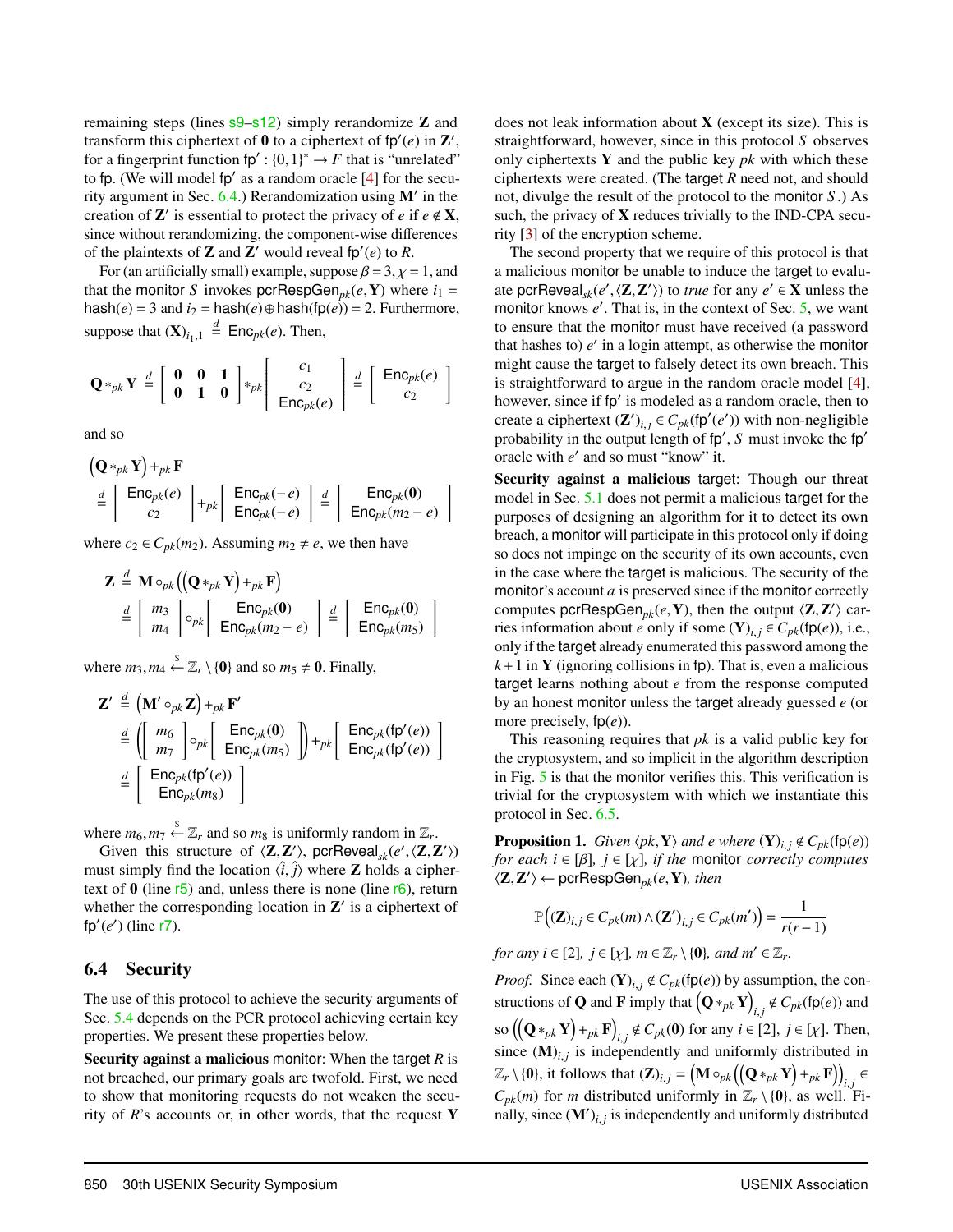in  $\mathbb{Z}_r$ , we know that  $((\mathbf{M}' \circ_{pk} \mathbf{Z}) +_{pk} \mathbf{F}')$ *i*,*j* ∈ *C<sub><i>pk*</sub>(*m*<sup> $\prime$ </sup>) for *m*<sup> $\prime$ </sup> distributed uniformly in  $\mathbb{Z}_r$ . .

The proposition above shows that the *plaintexts* in the response are uniformly distributed if  $(Y)_{i,j} \notin C_{pk}(\text{fp}(e))$ . The following proposition also points out that the *ciphertexts* are uniformly distributed.

Proposition 2. *If the* monitor *follows the protocol, then*

$$
\mathbb{P}((\mathbf{Z})_{i,j} = c \mid (\mathbf{Z})_{i,j} \in C_{pk}(m)) = \frac{1}{|C_{pk}(m)|}
$$

$$
\mathbb{P}((\mathbf{Z'})_{i,j} = c \mid (\mathbf{Z'})_{i,j} \in C_{pk}(m)) = \frac{1}{|C_{pk}(m)|}
$$

*for any*  $i \in [2]$ ,  $j \in [\chi]$ ,  $m \in \mathbb{Z}_r$ , and  $c \in C_{pk}(m)$ .

*Proof.* This is immediate since  $+_{pk}$  ensures that for  $c_1 \in$  $C_{pk}(m_1)$  and  $c_2 \in C_{pk}(m_2)$ ,  $c_1 +_{pk} c_2$  outputs a ciphertext *c* chosen uniformly at random from  $C_{pk}(m_1 + m_2)$ .

## <span id="page-13-0"></span>6.5 Performance

We implemented the protocol of Fig. [5](#page-11-0) to empirically evaluate its computation and communication costs. The implementation is available at [https://github.com/k3coby/](https://github.com/k3coby/pcr-go) [pcr-go](https://github.com/k3coby/pcr-go).

Parameters: In our implementation, we instantiated the underlying cuckoo filter with bucket size  $\chi = 4$ , as recommended by Fan et al. [\[16\]](#page-16-19). We chose fingerprints of length 224 bits to achieve a low false-positive probability, i.e., about  $2^{-221}$ . For the underlying partially homomorphic encryption scheme, we chose exponential ElGamal (e.g., see [\[10\]](#page-16-18)) implemented in the elliptic-curve group secp256r1 [\[6\]](#page-16-21) to balance performance and security (roughly equivalent to 3072-bit RSA security or 128-bit symmetric security).

Experiment setup: Our prototype including cuckoo filters and cryptography, were implemented in Go. We ran the experiments reported below on two machines with the same operating system and hardware specification: Ubuntu 20.04.1, AMD 8-core processor (2.67GHz), and 72GiB RAM. These machines played the role of the target and the monitor. We report all results as the means of 50 runs of each experiment and report relative standard deviations (rsd) in the figure captions.

Results: We report the computation time of pcrQueryGen, pcrRespGen, and pcrReveal in Fig. [6.](#page-13-1) As shown in Fig. [6a,](#page-13-1) the computation time of pcrQueryGen is linear in the target's set size (i.e.,  $k+1$ ). One takeaway here is that even if the number of honeywords is relatively large, e.g.,  $k = 1000$ , it only takes the target about 100ms to generate a query with four logical CPU cores. Moreover, since a query is generated only when choosing to monitor an account at a monitor, the target can choose when to incur this cost. Fig. [6b](#page-13-1) shows that the computational cost of PCR response generation is essentially

<span id="page-13-1"></span>

Figure 6: Runtimes of pcrQueryGen*pk*(X), pcrRespGen*pk*(*e*, **Y**), and  $\arg_{e' \in \mathbf{X}}$  pcrReveal<sub>sk</sub>(*e'*,  $\langle \mathbf{Z}, \mathbf{Z}' \rangle$ ) when = ⊥ and when  $\neq$  ⊥ as functions of  $k+1$  with varying numbers of logical  $\neq \perp$ , as functions of  $k+1$  with varying numbers of logical CPU cores.

unchanged regardless of *k*. This is important so that the computational burden on the monitors does not increase even if the target grows its number of honeywords per account. Another observation from Fig. [6b](#page-13-1) is that it only takes less than 9ms for the monitor, with even a single logical core, to produce a response when a failed login attempt occurs.

The computation time of  $\arg_{e' \in \mathbf{X}} \text{pcrReveal}_{sk}(e', \langle \mathbf{Z}, \mathbf{Z'} \rangle)$  is<br>own in Figs. 6c-d in two separate cases: when for all  $e' \in \mathbf{X}$ shown in Figs.  $6c-d$  in two separate cases: when for all  $e' \in X$ is pcrReveal<sub>sk</sub>(*e'*, $\langle \mathbf{Z}, \mathbf{Z}' \rangle$ ) = *false* (and so the result = ⊥,<br>Fig. 60) and when for some *e'*  $\in \mathbf{X}$  pcrReveal,  $(e' / \mathbf{Z} \mathbf{Z}')$ ) – Fig. [6c\)](#page-13-1) and when for some  $e' \in \mathbf{X}$ , pcrReveal<sub>sk</sub> $(e', \langle \mathbf{Z}, \mathbf{Z'} \rangle)$  = true (i.e., the result  $\pm$  ). Fig. 6d). We report these cases sep*true* (i.e., the result  $\neq \bot$ , Fig. [6d\)](#page-13-1). We report these cases separately since they have significantly different performance characteristics. Again, we expect the former to be the common case. This operation takes constant time in the former case, since the target needs only to test if any of the  $2\chi$  ciphertexts (e.g., 8 ciphertexts with  $\chi$  = 4) are encryptions of zeros. In our experiments for Fig. [6d,](#page-13-1) the element *e'* for which pcrReveal<sub>sk</sub>( $e^r$ , $\langle \mathbf{Z}, \mathbf{Z}' \rangle$ ) = *true* was randomly picked from **X**, and the target immediately returned once  $e'$  was identified. So the position of  $e'$  in  $X$  has a large impact on the computation time for each run, yielding an increased relative standard deviation. Since the target on average performs approximately  $\frac{k+1}{2}$  isEq operations to identify *e'* in this case, the cost is linear in the target's set size, as shown in Fig. [6d.](#page-13-1)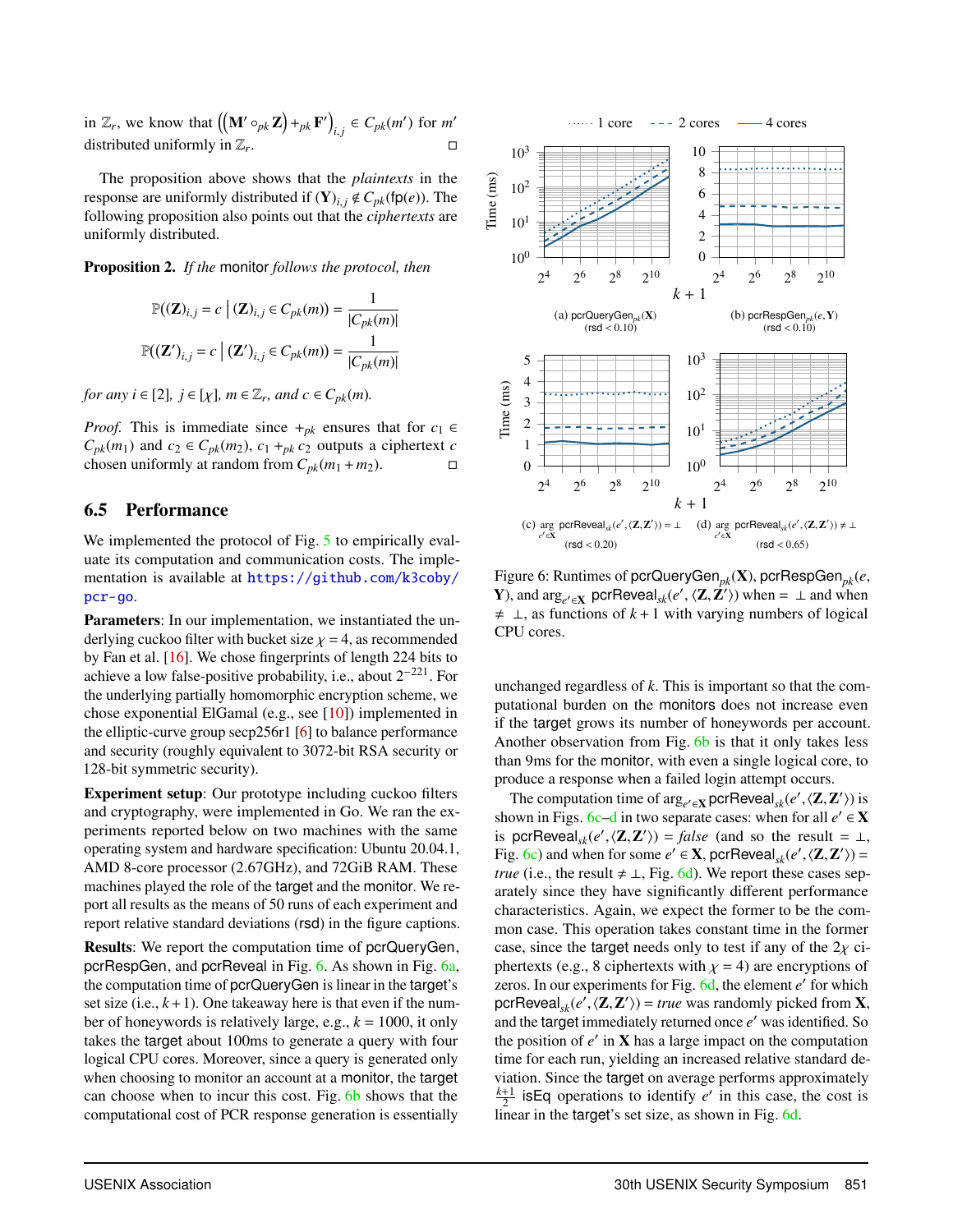As shown in Fig. [7,](#page-14-0) the query (message [m1](#page-11-1)) is of size linear in the target's set size, while the response  $(m2)$  $(m2)$  $(m2)$  size is constant ( $\approx$  1KB). These communication and storage costs are quite manageable. For example, even 100,000 monitoring requests would require only about 32GB of storage at the monitor when  $k + 1 = 4096$ .

#### Performance example:

To put these performance results in context, consider the strontium credential harvesting attacks launched against over 200 organizations from September 2019 to June 2020. Microsoft [\[33\]](#page-17-19) reported that their most aggressive attacks averaged 335 login attempts per hour per account for

<span id="page-14-0"></span>

Figure 7: Message size as a function of *R*'s password set size for  $a$  (rsd  $< 0.01$ )

hours or days at a time, and that organizations targeted in these attacks saw login attempts on an average of 20% of their total accounts. So, if all of a target's monitors had been attacked simultaneously by strontium, then 20% of the target's monitoring requests would have been triggered to generate responses to the target. Suppose that in the steady state, the target had maintained a total of *x* active monitoring requests across all of its monitors.

We now consider two scenarios. First, if monitors would not have limited the number of incorrect logins per account that induced monitoring responses, then each triggered monitoring request would have induced an average of 335 monitoring responses per hour. As such, the target would have averaged  $(20\%)(335)(x) = 67x$  monitoring responses per hour, or  $\frac{67}{3600}x$  monitoring responses per second. Since in our experiments, processing each monitoring response averaged  $\approx 0.002$ s on a 2-core computer (Fig. [6c\)](#page-13-1), this computer could have sustained the processing load that would have been induced on the target provided that  $x < \frac{3600}{(0.002)(67)} \approx 26{,}865$  mon-<br>itoring requests. Even if all x monitoring requests had been itoring requests. Even if all *x* monitoring requests had been active at the same monitor, this monitor (using the same type of computer) could have sustained generating responses as long as  $x < \frac{3600}{(0.005)(67)} \approx 10,746$ , since generating responses<br>on a 2-core computer averaged  $\approx 0.005$ s (Fig. 6b). If the x on a 2-core computer averaged  $\approx 0.005$ s (Fig. [6b\)](#page-13-1). If the *x* monitoring requests had been spread across even only three monitors, however, the bottleneck would have been the target.

The second scenario we consider is one in which monitors would have limited the number of incorrect logins per account that induced a monitoring response, as recommended in Sec. [5.4.](#page-8-0) If each monitor would have limited the number of consecutive incorrect logins (and so monitoring responses) to 100 per account [\[19,](#page-16-14) Section 5.2.2], then the target would have averaged  $(20\%)(100)(x) = 20x$  monitoring responses per hour and, using reasoning similar to that above, could

have absorbed the induced processing load provided that *<sup>x</sup>* <  $\frac{3600}{(0.002)(20)}$  = 90,000 monitoring requests. And, in the extreme<br>case that the same monitor held all x monitoring requests case that the same monitor held all *x* monitoring requests, the monitor (using the same type of computer) could have sustained generating responses for  $x < \frac{3600}{(0.005)(20)} = 36,000$ monitoring requests.

# 7 Discussion

In this section we discuss various risks associated with Amnesia. The first is a general risk associated with Amnesia, and the others are specific to the distributed defenses against credential stuffing proposed in Sec. [5.](#page-6-0)

Password reset: Because detection happens in Amnesia when the legitimate user logs into her account at the target after the attacker has, the attacker can try to interfere with breach detection by changing the account password upon gaining access to the account. The legitimate user will be locked out of her account and so will presumably be forced to reset her password, but this will not serve as unequivocal evidence of the breach; after all, users reset their passwords all the time, due to simply forgetting them [\[22\]](#page-16-22). As such, target sites should utilize a backup authentication method (e.g., a code sent to a contact email or phone for the account) before enabling password reset.

Denial-of-service attacks: There are mainly two potential ways of launching denial-of-service (DoS) attacks against a target: one in which the attacker submits login attempts at a high rate to a benign monitor to induce monitor responses to the target, and one in which a malicious monitor directly sends responses to the target at a high rate. The former DoS should be difficult for an attacker to perform effectively, since it requires the attacker to know or predict where the target will send monitoring requests and for what accounts. While we have not prescribed a specific strategy by which a target deploys monitor requests, such a strategy would need to be unpredictable; otherwise, rather than using this knowledge to conduct DoS, the attacker could instead use it to sidestep the accounts at sites while they are monitored, to avoid alerting the target to its breach. Another reason the former DoS will likely be ineffective is that, as discussed in Sec. [5.4,](#page-8-0) a target that can be breached repeatedly must rely on monitors to slow stuffing attacks to identify a user's reused password. These defenses will correspondingly help defend the target from this type of DoS. The latter DoS against a target, i.e., by a malicious monitor, would alert the target that this monitor is either conducting DoS or not implementing these slowing defenses. In either case, the target can remove this monitor from its list of monitors and drop responses from it.

As any site, a monitor should deploy state-of-the-art defenses against online guessing attacks which, in turn, can benefit targets as discussed above and in Sec. [5.4.](#page-8-0) The primary DoS risk introduced by Amnesia to monitors is the stor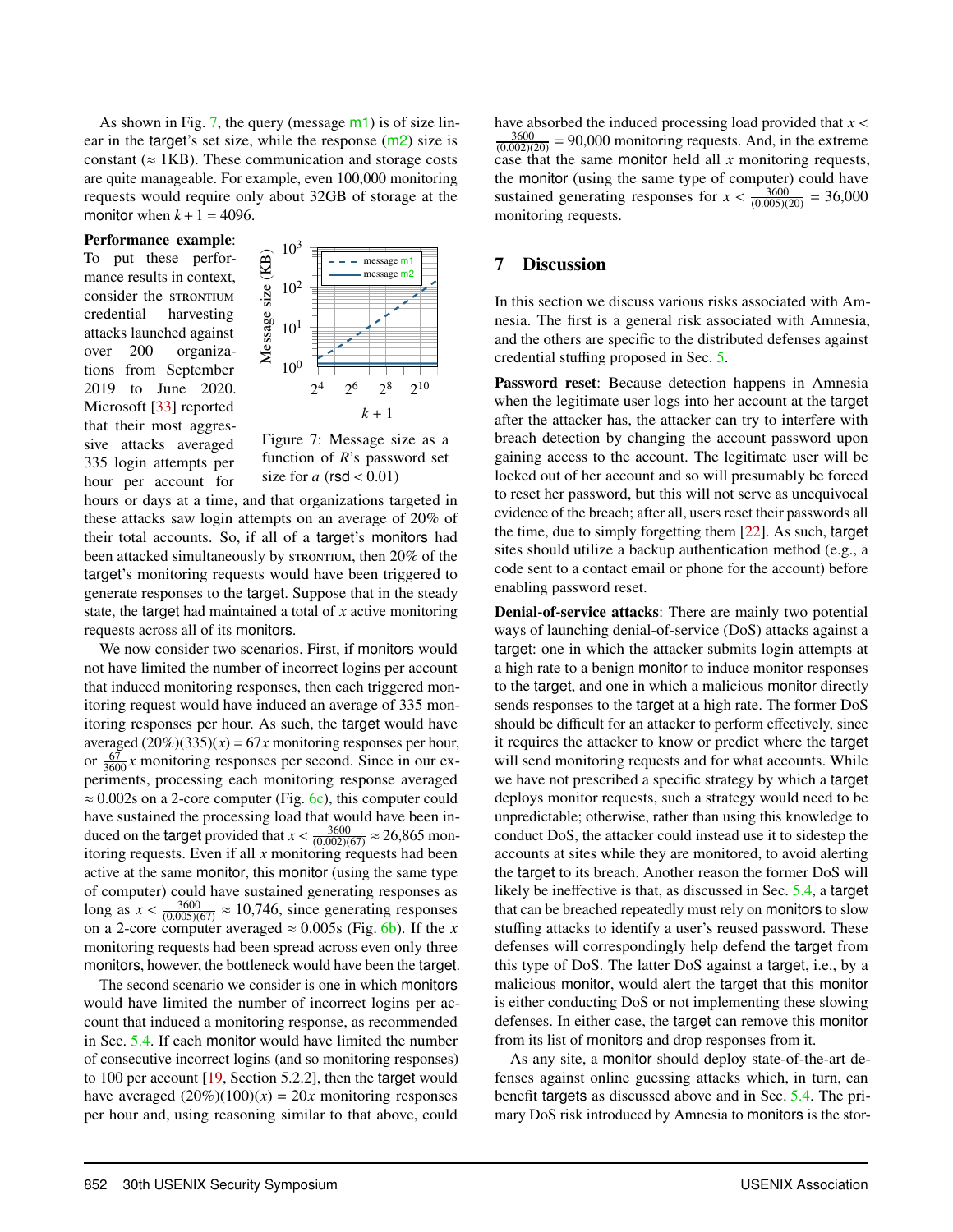age overhead of monitoring requests, though as discussed in Sec. [6.5,](#page-13-0) this need not be substantial. Moreover, the monitor has discretion to expire or discard monitoring requests as needed, and so can manage these costs accordingly.

User privacy: Privacy risks associated with remote monitoring of a user account include revealing to monitors the targets at which a user has an account and revealing to a target when a user attempts to log into a monitor. To obscure the former information, a target could send (ineffective) monitoring requests for accounts that have not been registered locally, e.g., using inputs  $X$  to pcrQueryGen consisting of uniformly random values. The latter information will likely be naturally obscured since failed login attempts to an account at a monitor due to automated attacks (online guessing, credential stuffing, etc.) would trigger PCR responses even if the account does not exist at the monitor and can outnumber failed login attempts by a legitimate user even if it does [\[41\]](#page-17-2). In addition, a monitor could further obscure user login activity on accounts for which it holds monitoring requests by generating monitoring responses at arbitrary times using uniformly random passwords.

Incentives to monitor accounts: Given the overheads that monitoring requests induce on monitors, it is natural to question whether monitors have adequate incentives to perform monitoring for targets and, if so, at what rates. Moreover, these questions are complicated by site-specific factors.

On the one hand, large disparities in the numbers of accounts at various sites that might participate in a monitoring ecosystem could result in massive imbalances in the monitoring loads induced on sites. For example, issuing monitoring requests at a rate to induce expected steady-state monitoring of, say, even 10% of Gmail users' accounts, each at only a single monitor, would impose  $\approx 180$  million monitoring requests across monitors on an ongoing basis [\[37\]](#page-17-20). This could easily induce more load on monitors than they would find "worth it" for participating in this ecosystem.

On the other hand, dependencies among sites might justify substantial monitoring investment by the web community as a whole. For example, the benefit to internet security in the large for detecting a breach of Google's credential database quickly is considerable: as one of the world's largest email providers, it is trusted for backup authentication and account recovery (via email challenges) for numerous accounts at other sites. Indeed, as discussed above, some form of backup authentication *needs* to be a gatekeeper to resetting account passwords at a site who wishes to itself participate as target in our design, to ensure it will detect its own breach reliably. Such a site might thus be willing to participate as a monitor for numerous accounts of a target site on which many of its accounts depend for backup authentication.

Balancing these considerations to produce a viable monitoring ecosystem is a topic of ongoing research. We recognize, however, that establishing and sustaining such an ecosystem might benefit from additional inducements, e.g., monetary

payments from targets to monitors or savings in the form of reduced insurance premiums for sites that agree to monitor for one another.

# 8 Conclusion

In this paper, we have proposed Amnesia, a methodology for using honeywords to detect the breach of a site *without relying on any secret persistent state*. Our algorithm remains effective to detect breaches even against attackers who repeatedly access the target site's persistent storage, including any long-term cryptographic keys. We extended this algorithm to allow the target site to detect breaches when the attacker tries to differentiate a (potentially reused) real password from honeywords by stuffing them at other sites. We realized this remote detection capability using a new private containment retrieval protocol with rounds, computation, communication, and storage costs that work well for our algorithm. We expect that, if deployed, Amnesia could effectively shorten the time between credential database breaches and their discovery.

## Acknowledgments

We are grateful to our shepherd, Patrick Traynor, and to the anonymous reviewers for their constructive feedback. This research was supported in part by grant numbers 2040675 from the National Science Foundation and W911NF-17-1-0370 from the Army Research Office. The views and conclusions in this document are those of the authors and should not be interpreted as representing the official policies, either expressed or implied, of the National Science Foundation, Army Research Office, or the U.S. Government. The U.S. Government is authorized to reproduce and distribute reprints for Government purposes notwithstanding any copyright notices herein.

# References

- <span id="page-15-1"></span>[1] Akshima, D. Chang, A. Goel, S. Mishra, and S. K. Sanadhya, "Generation of secure and reliable honeywords, preventing false detection," *IEEE Transactions on Dependable and Secure Computing*, vol. 16, no. 5, pp. 757–769, 2019.
- <span id="page-15-0"></span>[2] M. H. Almeshekah, C. N. Gutierrez, M. J. Atallah, and E. H. Spafford, "ErsatzPasswords: Ending password cracking and detecting password leakage," in *31st Annual Computer Security Applications Conference*, Dec. 2015, pp. 311–320.
- <span id="page-15-2"></span>[3] M. Bellare, A. Desai, D. Pointcheval, and P. Rogaway, "Relations among notions of security for public-key encryption schemes," in *Advances in Cryptology – CRYPTO 1998*, ser. Lecture Notes in Computer Science, vol. 1462, Aug. 1998.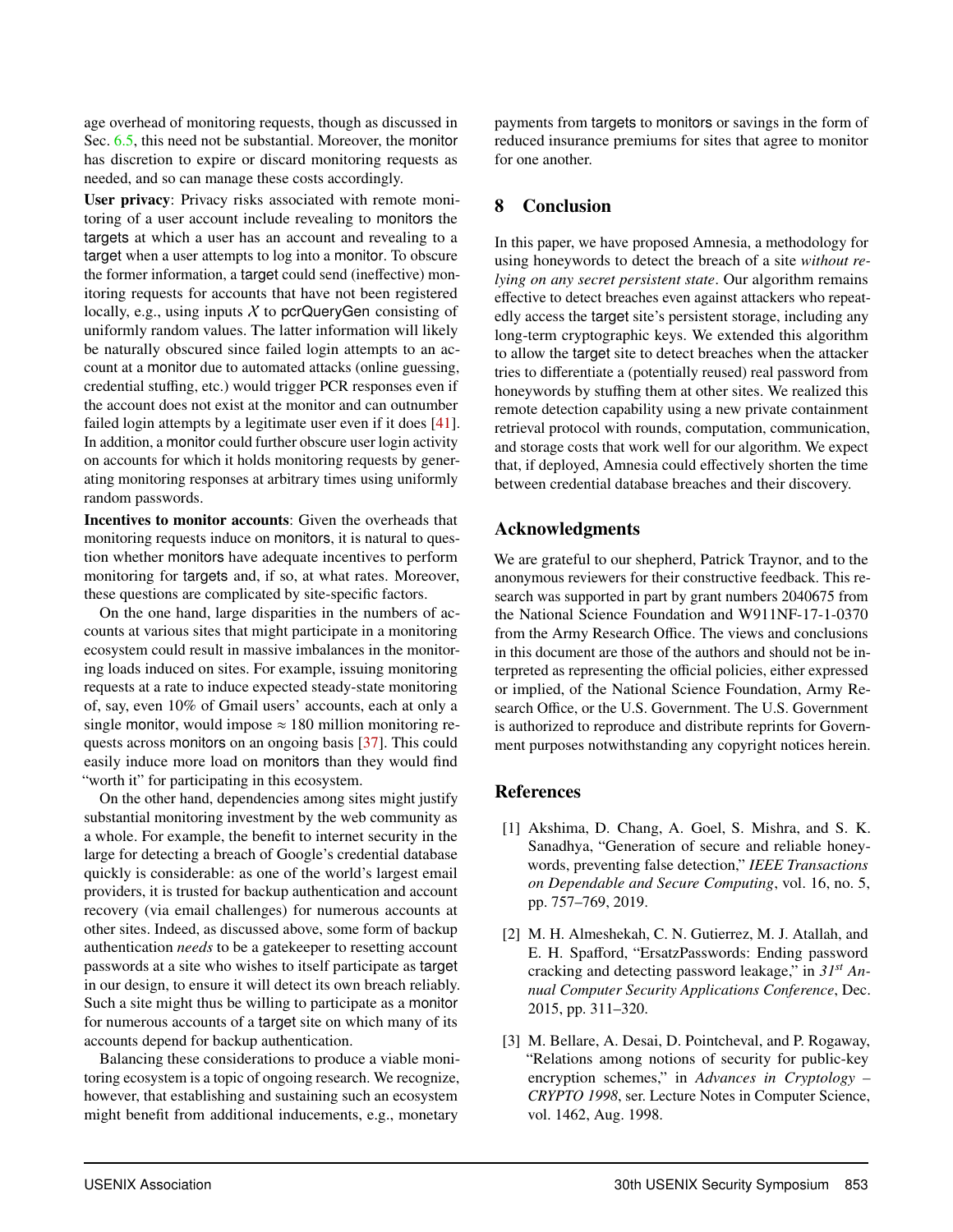- <span id="page-16-20"></span>[4] M. Bellare and P. Rogaway, "Random oracles are practical: A paradigm for designing efficient protocols," in *1 st ACM Conference on Computer and Communications Security*, Nov. 1993.
- <span id="page-16-4"></span>[5] H. Bojinov, E. Bursztein, X. Boyen, and D. Boneh, "Kamouflage: Loss-resistant password management," in *European Symposium on Research in Computer Security*, ser. Lecture Notes in Computer Science, vol. 6345, Sep. 2010.
- <span id="page-16-21"></span>[6] Certicom Research, "SEC 2: Recommended elliptic curve domain parameters," http://[www.secg.org](http://www.secg.org/SEC2-Ver-1.0.pdf)/ [SEC2-Ver-1.0.pdf,](http://www.secg.org/SEC2-Ver-1.0.pdf) 2000, standards for Efficient Cryptography.
- <span id="page-16-13"></span>[7] R. Chatterjee, A. Athayle, D. Akhawe, A. Juels, and T. Ristenpart, "pASSWORD tYPOS and how to correct them securely," in *37th IEEE Symposium on Security and Privacy*, May 2016, pp. 799–818.
- <span id="page-16-15"></span>[8] H. Chen, K. Laine, and P. Rindal, "Fast private set intersection from homomorphic encryption," in *24nd ACM Conference on Computer and Communications Security*, Oct. 2017.
- <span id="page-16-9"></span>[9] K. Cohn-Gordon, C. Cremers, and L. Garratt, "On postcompromise security," in *29th IEEE Computer Security Foundations Symposium*, Jun. 2016.
- <span id="page-16-18"></span>[10] R. Cramer, R. Gennaro, and B. Schoenmakers, "A secure and optimally efficient multi-authority election scheme," in *Advances in Cryptology – EUROCRYPT '97*, ser. Lecture Notes in Computer Science, vol. 1233, 1997, pp. 103–118.
- <span id="page-16-2"></span>[11] A. Das, J. Bonneau, M. Caesar, N. Borisov, and X. Wang, "The tangled web of password reuse," in *ISOC Network and Distributed System Security Symposium*, 2014.
- <span id="page-16-17"></span>[12] A. Davidson and C. Cid, "An efficient toolkit for computing private set operations," in *22nd Australasian Conference on Information Security and Privacy*, ser. Lecture Notes in Computer Science, vol. 10343, Jul. 2017.
- <span id="page-16-6"></span>[13] J. DeBlasio, S. Savage, G. M. Voelker, and A. C. Snoeren, "Tripwire: Inferring internet site compromise," in *17th Internet Measurement Conference*, Nov. 2017.
- <span id="page-16-3"></span>[14] I. Erguler, "Achieving flatness: Selecting the honeywords from existing user passwords," *IEEE Transactions on Parallel and Distributed Systems*, vol. 13, no. 2, 2016.
- <span id="page-16-7"></span>[15] A. Everspaugh, R. Chaterjee, S. Scott, A. Juels, and T. Ristenpart, "The Pythia PRF service," in *24th USENIX Security Symposium*, Aug. 2015, pp. 547–562.
- <span id="page-16-19"></span>[16] B. Fan, D. G. Andersen, M. Kaminsky, and M. D. Mitzenmacher, "Cuckoo filter: Practically better than Bloom," in *10th ACM Conference on Emerging Networking Experiments and Technologies*, 2014, pp. 75–88.
- <span id="page-16-11"></span>[17] M. J. Freedman, Y. Ishai, B. Pinkas, and O. Reingold, "Keyword search and oblivious pseudorandom functions," in *2 nd Theory of Cryptography Conference*, ser. Lecture Notes in Computer Science, vol. 3378, Feb. 2005.
- <span id="page-16-10"></span>[18] D. Freeman, S. Jain, M. Dürmuth, B. Biggio, and G. Giacinto, "Who are you? A statistical approach to measuring user authenticity," in *23rd ISOC Network and Distributed System Security Symposium*, Feb. 2016.
- <span id="page-16-14"></span>[19] P. A. Grassi et al., "Digital Identity Guidelines: Authentication and Lifecycle Management," https://[doi.org](https://doi.org/10.6028/NIST.SP.800-63b)/10. 6028/[NIST.SP.800-63b,](https://doi.org/10.6028/NIST.SP.800-63b) Jun. 2017, NIST Special Publication 800-63B.
- <span id="page-16-8"></span>[20] C. G. Günther, "An identity-based key-exchange protocol," in *Advances in Cryptology – EUROCRYPT '89*, ser. Lecture Notes in Computer Science, vol. 434, Apr. 1989, pp. 29–37.
- <span id="page-16-5"></span>[21] C. Herley and D. Florêncio, "Protecting financial institutions from brute-force attacks," in *23rd International Conference on Information Security*, ser. IFIP Advances in Information and Communication Technology, vol. 278, Sep. 2008, pp. 681–685.
- <span id="page-16-22"></span>[22] HYPR, "New password study by HYPR finds 78% of people had to reset a password they forgot in past 90 days," https://[www.hypr.com](https://www.hypr.com/hypr-password-study-findings/)/ [hypr-password-study-findings](https://www.hypr.com/hypr-password-study-findings/)/, Dec. 2019.
- <span id="page-16-0"></span>[23] IBM Security, "Cost of a data breach report 2020," https://[www.ibm.com](https://www.ibm.com/security/digital-assets/cost-data-breach-report/)/security/digital-assets/ [cost-data-breach-report](https://www.ibm.com/security/digital-assets/cost-data-breach-report/)/, 2020.
- <span id="page-16-12"></span>[24] S. Jarecki, H. Krawczyk, and J. Xu, "OPAQUE: An asymmetric PAKE protocol secure against precomputation attacks," in *Advances in Cryptology – EU-ROCRYPT 2018*, ser. Lecture Notes in Computer Science, vol. 10822, 2018, pp. 456–486.
- <span id="page-16-1"></span>[25] A. Juels and R. L. Rivest, "Honeywords: Making password-cracking detectable," in *20th ACM Conference on Computer and Communications Security*, Nov. 2013.
- <span id="page-16-16"></span>[26] D. Kales, C. Rechberger, T. Schneider, M. Senker, and C. Weinert, "Mobile private contact discovery at scale," in *28th USENIX Security Symposium*, Aug. 2019.